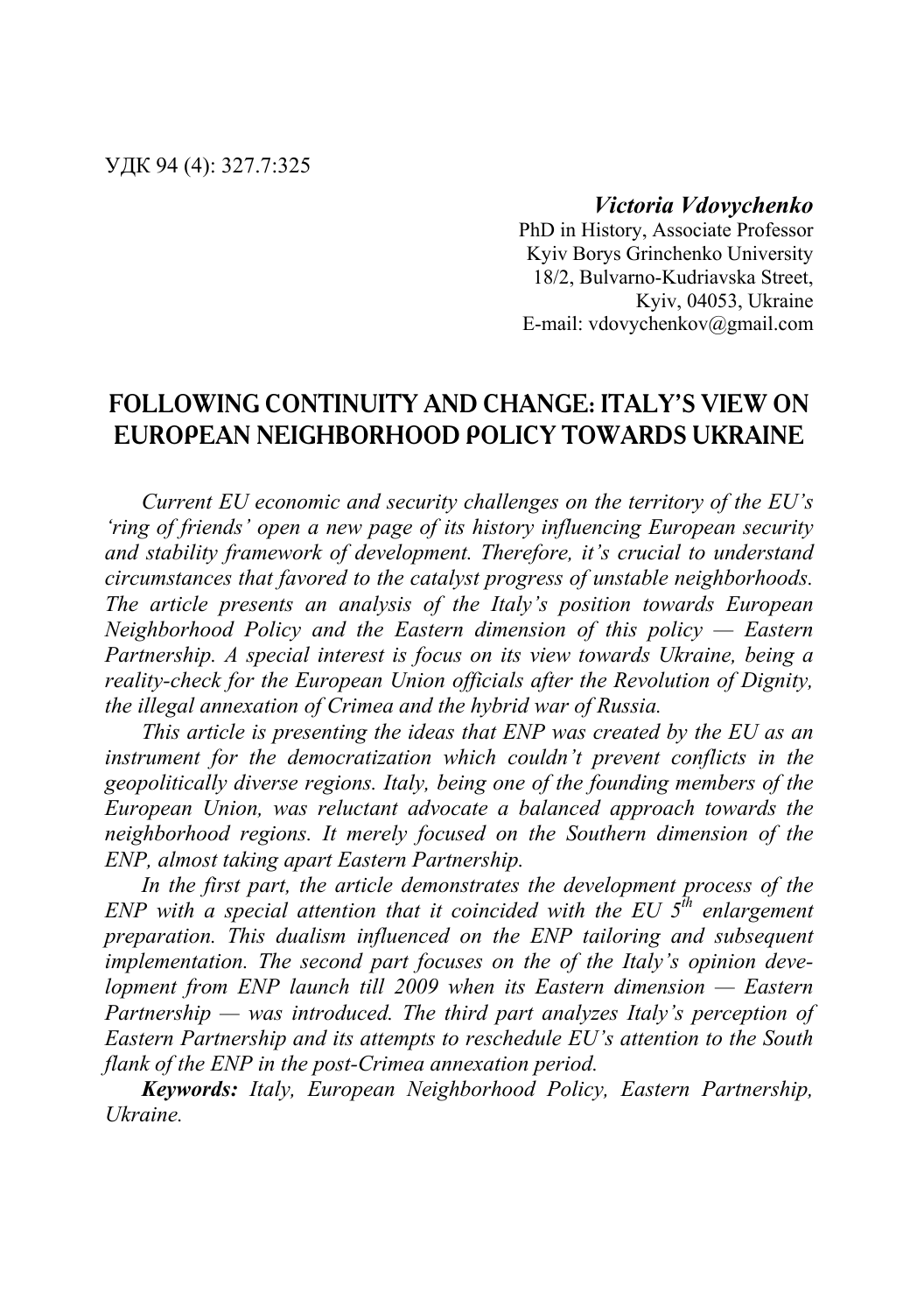### *Вікторія Вдовиченко* канд. іст. наук, доц. Київський університет імені Бориса Грінченка 04053, Україна, Київ, вул. Бульварно-Кудрявська, 18/2 E-mail: vdovychenkov@gmail.com

# **ЕВОЛЮЦІЯ ПОЗИЦІЇ ІТАЛІЙСЬКОЇ РЕСПУБЛІКИ ЩОДО УКРАЇНИ В ПРОЦЕСІ РЕАЛІЗАЦІЇ ЄВРОПЕЙСЬКОЇ ПОЛІТИКИ СУСІДСТВА**

*У статті репрезентовано погляд на еволюцію викликів, що пов'язані з Європейською політикою сусідства (ЄПС), та місце й роль України в ній. Дослідження цієї проблеми подано в контексті аналізу італомовних джерел та літератури, що становить особливий інтерес для розуміння позиції Італії щодо участі України в ЄПС та у її «східному вимірі» — Східному партнерстві.* 

*У першій частині статті показано еволюцію ЄПС із особливим наголосом на те, що цей процес співпав з підготовкою до 5-го розширення ЄС. Другу частину присвячено еволюції сприйняття Італією політики ЄС щодо своїх сусідів у період, коли було запроваджено Східне партнерство. У третій частині аналізується сприйняття Італією Східного партнерства та ЄПС після незаконної анексії Криму та війни на Сході України. Розкривається взаємозв'язок між інтересами Італійської Республіки та Європейського Союзу щодо консолідованого майбутнього ЄС, пов'язаного з шляхами подолання безпекових загроз.* 

*Ключові слова: Європейська політика сусідства, Східне партнерство, ЄС, Італія, Україна.* 

#### **Introduction**

Since the Soviet Union dissolved and the global community had a task of building a New Global Order, European Union made various attempts in transforming the countries of Eastern Europe through political and economic reforming assistance. Europe's dream of building a 'ring of friends' surrounding EU borders and, thus, protecting them, could become realistic via European Neighbourhood Policy launch at the beginning of the 2000s. However, the perspectives for the EU to view closer its Eastern and Southern neighbours had a cardinally different background in comparison with other integration projects. It can be explained that this step put in unbalance EU political dynamics headed by French and German axis which fostered to the political, economic and cultural division in the EU itself.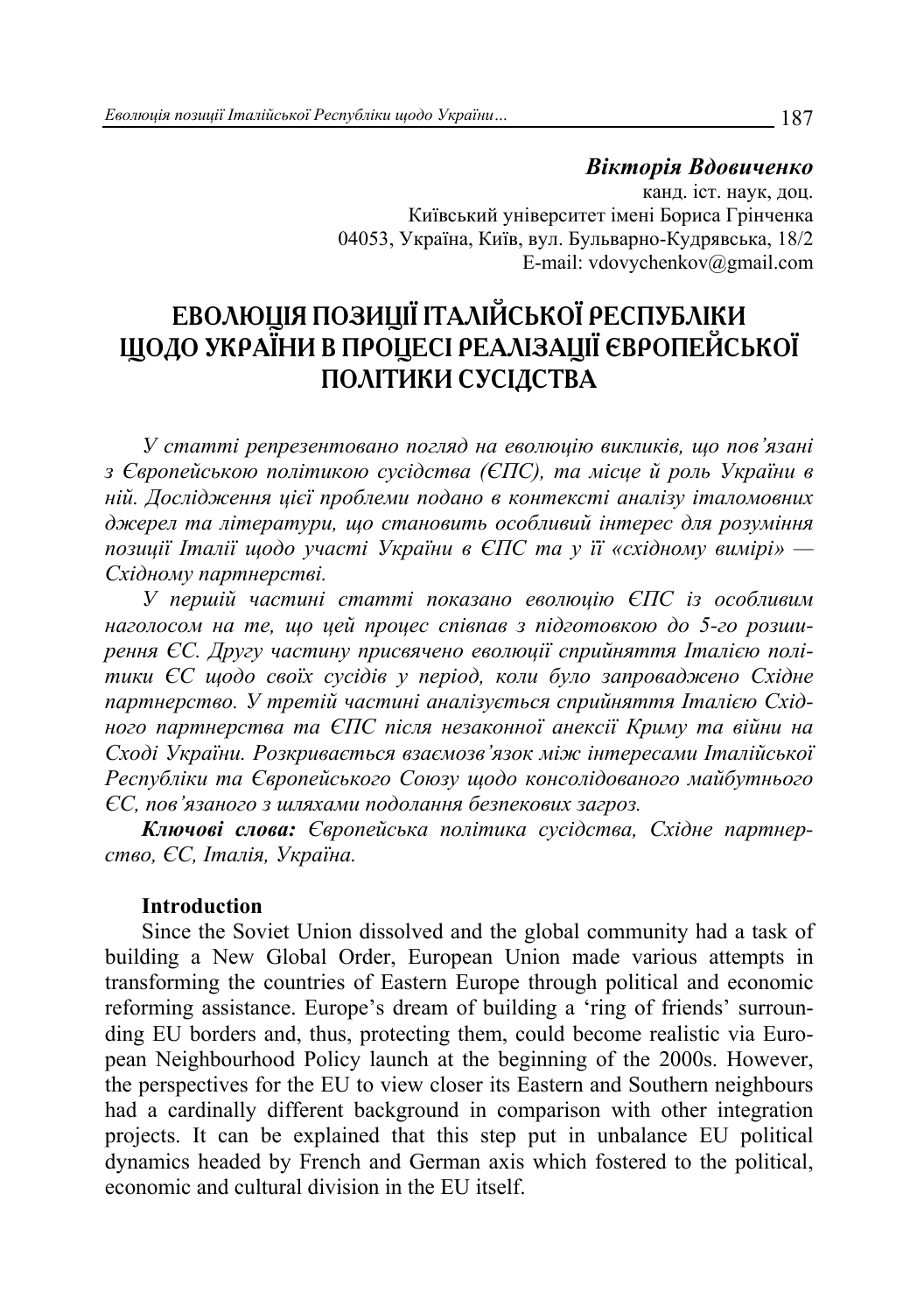The articles aims to analyze the evolution of Italy's role and behavior in what concerns its approach to Ukraine in the ENP and its Eastern dimension — Eastern Partnership. It stems from the need to reassess the role of the ENP itself in order to try to understand current challenges that European 'ring of friends' are having especially after Arab Spring, subsequent Syrian crisis (to the South from the EU). However, a particular importance such an analysis has in view of the Revolution of Dignity, the illegal annexation of Crimea and the hybrid war of Russia (to the East from the EU).

This article will try to argue about three issues: 1) that ENP created by the EU as an instrument of neighbors democratization didn't contribute enough in preventing conflicts in neighbors being drafted from enlargement process; 2) the perception by Italy, one of the founding members of the European Union, of ENP and Eastern Partnership on the example of Ukraine wasn't positive enough in order to understand crucial challenges it had during its path of democratization and reforms transformation; 3) the disputes between different EU member-states advocating their own interests and not focusing on the differences the neighbourhood regions had (Italy's specific focus on Southern dimension of ENP).

Therefore, the article is divided into three parts. In the first part, it tries to demonstrate the evolution of the ENP drafting with a focus that ENP coincided with the EU  $5<sup>th</sup>$  enlargement preparation. The second part focuses on the evolution of the Italy's perception from its launch till 2009 when Eastern Partnership was introduced. The third part analysis Italy's perception of Eastern Partnership and its attempts to reschedule EU's attention to the South flank of the ENP in the post-Crimea annexation period.

### **ENP: From Enlargement to the "Ring of Friends"**

The European neighborhood policy is considered to be launched in 2003 by the European Union before one of the biggest EU enlargements was realized with joining of 10 countries from Central and Eastern Europe. It was perceived to be a political and economic framework for presenting an alternative to those countries bordering the EU. Classical accounts of EU discourse were presented by the President of the European Commission Romano Prodi with the focus to circle the EU with "friendly-oriented countries". The main idea was for EU "to share everything except the institutions" remaining "a pole of attraction" for its neighbours"<sup>1</sup>. Other positive initiatives towards creating such a circle of friendly-related countries were presented by Javier Solana in the European Strategy for Security<sup>2</sup>.

The ENP was designed to continue on building the further path of democratization process regarding CEE by fostering stability and prosperity located on the EU's new border after its fifth enlargement. Specifically, this process went far beyond the instrumental, cultural and geographic scope of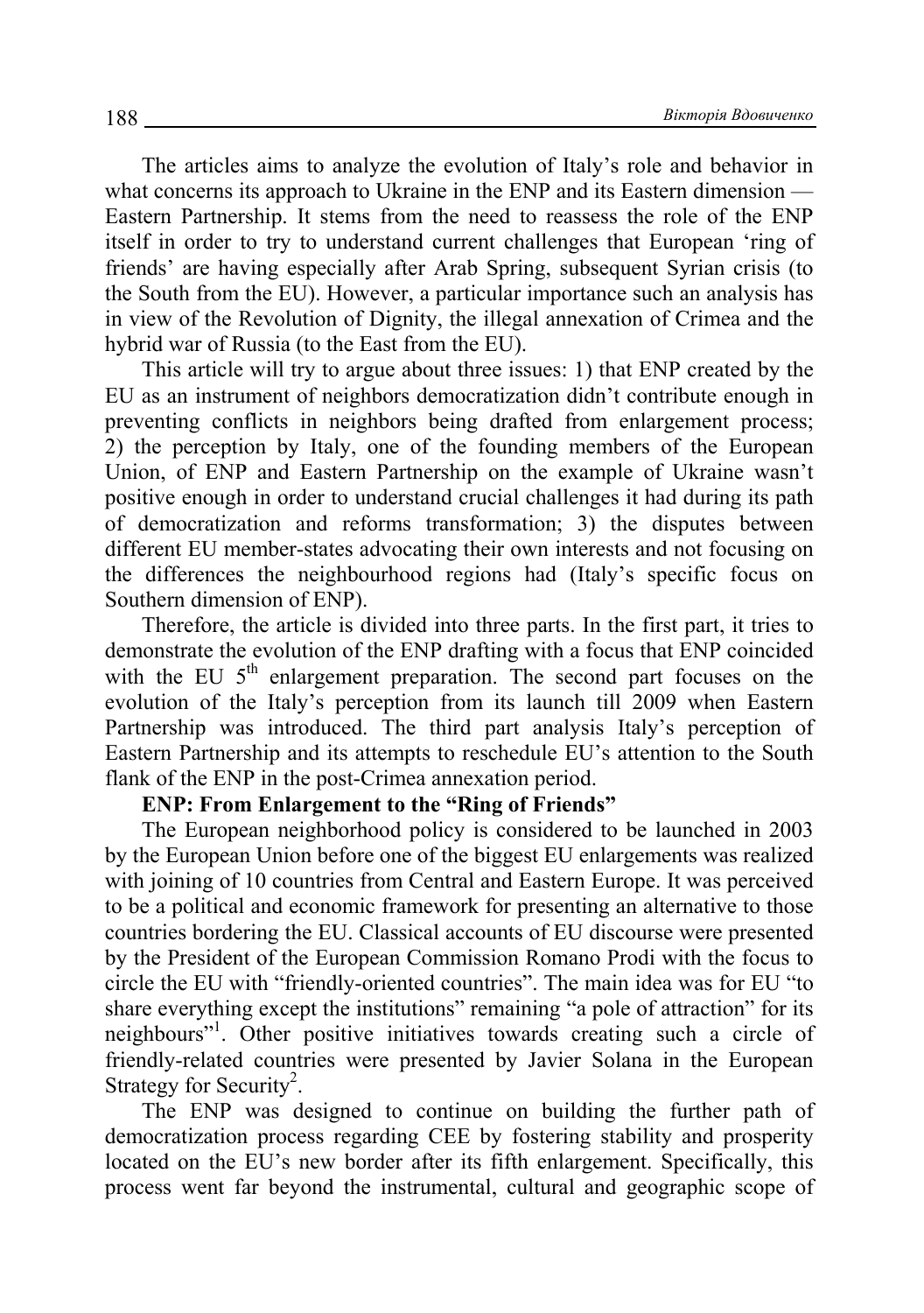neighbors circle. It involves 16 countries such as Algeria, Armenia, Azerbaijan, Belarus, Egypt, Georgia, Israel, Jordan, Lebanon, Libya, Moldova, Morocco, Palestine, Syria, Tunis and Ukraine.

Following the geographic framework to analyze ENP, it was initiated by Great Britain oriented to the future Eastern Partnership countries (Belarus, Russia, Moldova, Ukraine) in 2002. However, a year later, Italy as well as France and Spain came with an idea to include also Mediterranean region when all of them had strategic interests<sup>3</sup>. However, in 2004 Georgia joined the ENP group and fostering Russia to come out of the neighbouring circle.

The initiative "Wider Europe — Neighbourhood: A New Framework for Relations with our Eastern and Southern Neighbours" substantially transformed and supplemented the model of relations between EU and CIS formed in the 90s. Therefore, it is necessary to acknowledge that ENP is a unilateral EU initiative for the countries from Southern Mediterranean region, Middle East and Eastern Europe with which EU aims to develop its relations. EU places the mission of its neighbours' "democratization" in order to reassure stability, security and prosperity of the entire European continent. The ENP interprets the EU's idea to build on common interests with its partner-countries to cooperate jointly on key areas such as democracy promotion, rule of law, human rights and social cohesion<sup>4</sup>. Such a framework of operating with CEE countries could foster to entertain closer relations with the objective to reinvigorate its systemic approach of cooperation. Both processes — the preparation to the EU enlargement and forming of the new policy towards states-neighbors — has developed almost in the parallel and ended up in 2004. The European Commission final document, marking the end of the ENP process forming, was published almost in few days after EU accession of the 10 new member-states. Therefore, in the program document approved in May 2004, the European Commission developed an idea for its neighboring states aiming at presenting so-called a beneficial alternative to the accession process<sup>5</sup>.

The ENP got interests from many scholars from Italy and other European countries. Priority in its evolution and rationale was given by Gwendolyn Sasse<sup>6</sup>, Antonio Missiroli<sup>7</sup>, Rosa Balfour<sup>8</sup> to the importance of its implications and strategies — Serena Giusti<sup>9</sup>, Andreas Marchetti<sup>10</sup> as well as its compliance to EU values — Sarah Poli<sup>11</sup>, legal effects — Marise Cremona and Gabriella Meloni<sup>12</sup>. However, some of the scholars got the idea about ENP's merely benefits for Moldova and Ukraine (Benita Ferrero-Waldner<sup>13</sup>, Antonio Missiroli<sup>14</sup>) and whether the EU values will be followed in the ENP countries (Natalie Tocci)<sup>15</sup> while others focus on the concepts of EU borders and its possible changes (Michele Comelli, Ettore Greco, Natalie Tocci)<sup>16</sup>. A special interest to the EU sanctions policy towards Russia and its impact on the Italy's role in the EU analyzed Giovanna De Maio and Daniele Fattibene<sup>17</sup>. Under the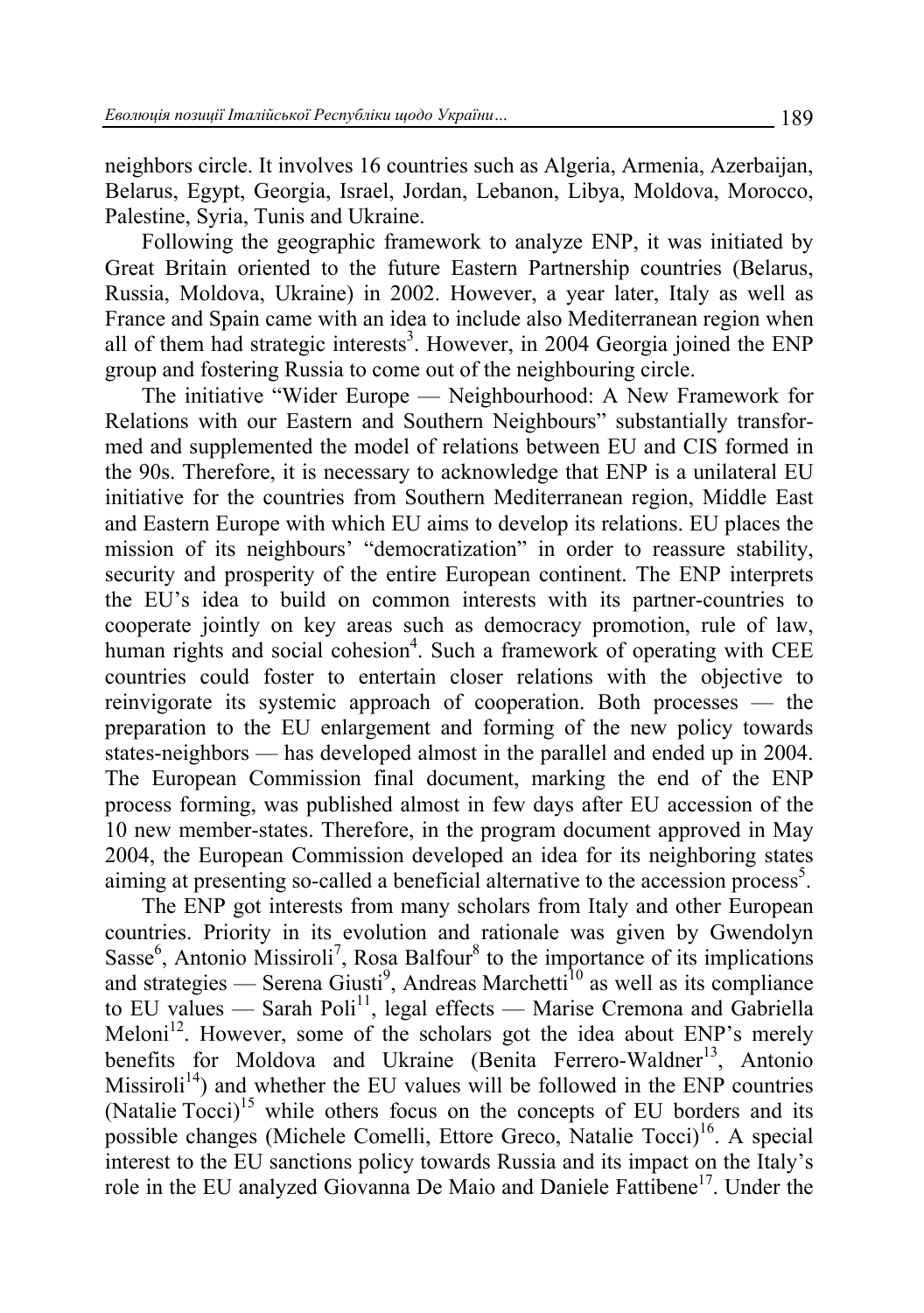general title "The Crisis in Ukraine" Grianfranco Tamburelli made an overview of the Ukrainian current challenges in the context of the Russian aggression<sup>18</sup>. The perception of the Crimean annexation in accordance to the international law analysis was done by Antonello Tancredi<sup>19</sup> e Maurizio Arcari<sup>20</sup>.

In this article we rely on the importance of the Frank Schimmelfennig's classification of the mechanisms of the EU impact beyond its member-states<sup>21</sup>. According to it, conditionality presents EU impact of the government of the ENP country and serves being an extra incentive in order to stick to the good governance principle by financial aid, market access. The priority is given to the importance of complying with the EU demands on capacity-building. In case of Ukraine as well as other Eastern Partnership countries, the model of positive conditionality was elaborated with annual Action Plans system. Moreover, F. Schimmelfennig presents here that EU will support conditionality principle unless its credibility is being proven<sup>22</sup>. Conditionality supports  $ENP$ countries to have lower expenses on the domestic implementation than EU assistance. This rationale of the conditionality principle received a lot of critique till its elaboration by the European Commission. Therefore, it was controversial also for the EU member-states to accept the most efficient format of it for the ENP. France, Germany advocated towards softer conditionality principle while Great Britain argued on the stronger approach. Italy followed its French and German partners as well as the decision of the European Commission towards 'positive conditionality approach': the more an ENP country conducts effective reforming process, the more assistance it will be granted.

F. Schimmelfennig also explains the idea of EU socialization by which he understands the EU efforts to demonstrate partner countries how to fulfill EU policies (so-called 'teaching process'). In such a way, EU continues to influence on partner countries stemming from the need for them to choose EU policies as being necessary for good governance conduct. This type of 'social impact' focuses merely on the constructive dialoguing and further EU policies complying<sup>23</sup>. However, it touches upon values to be perceived as "European" because socialization assumes to involve those partner countries who would like to identify themselves with 'Europe'. In such a way, it explains Ukraine's aspirations to follow and support European values. All other EU mechanisms of influence and involvement of the third countries are the varieties of mentioned conditionality and socialization because its impact cannot be directly seen.

At the same time, the liaison between processes of enlargement and ENP development and the fact, that they were put in parallel, influenced on the framework and perception of the ENP itself by member-states. The majority of its constituent instruments, in particular the principle of political conditionality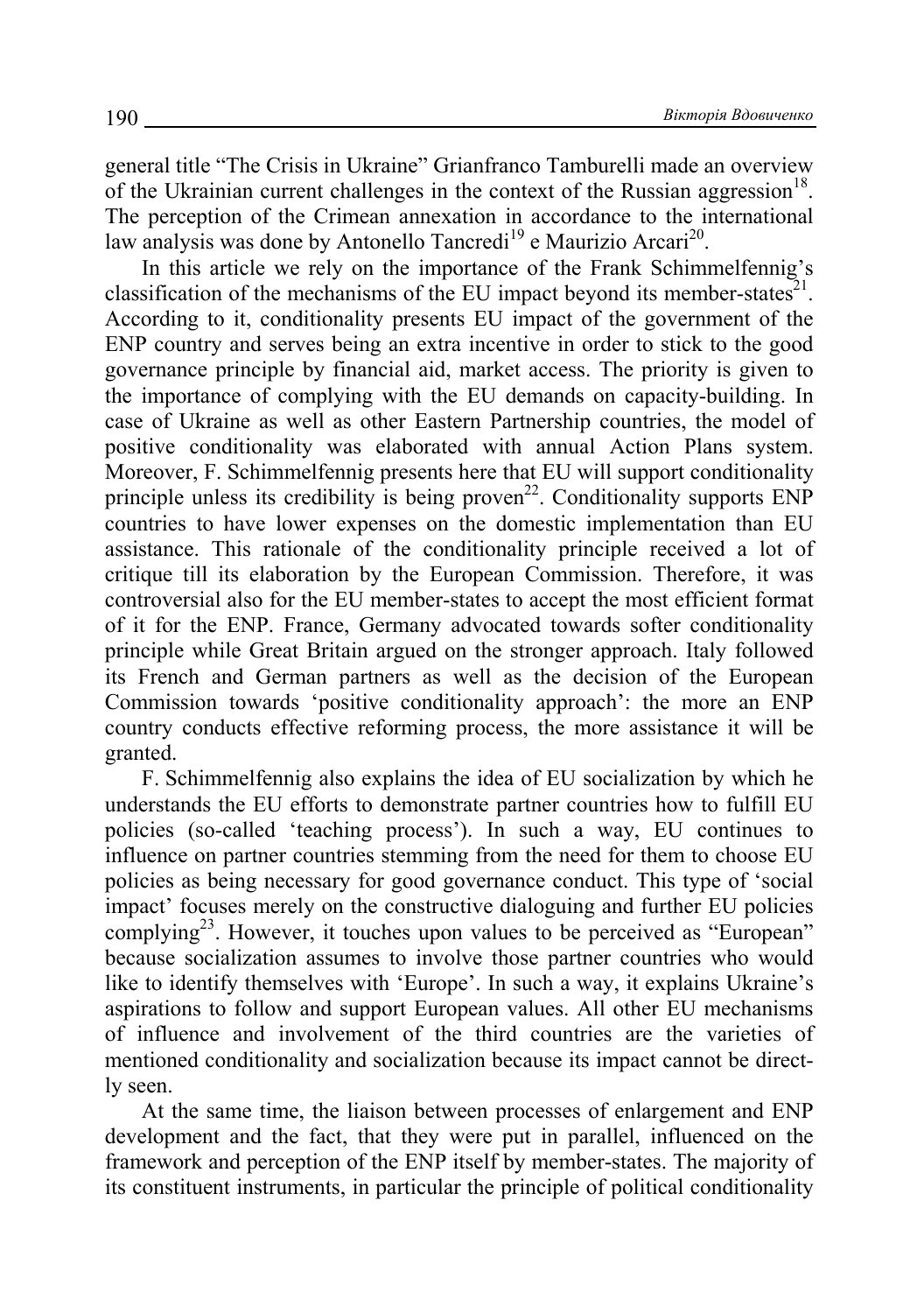and socializing were taken from the enlargement process experience. This phenomenon was called by Fabrizio Tassinari 'the main peril of the ENP' 'cause it leads towards further ENP ambiguity perception and vague future outcomes $^{24}$ .

Crucial for understanding and analyzing Ukraine's participation and involvement within ENP is so-called idea of participation. This principle is interconnected with the partnership and decentralization principle. Being decisive in the sectoral integration, it serves to be one more EU mechanism to provide assistance in the third countries. The sectoral integration offers opportunities for the 'people to people' cooperation projects in the field of education, science and culture<sup>25</sup>.

**Italy's approach towards Ukraine in the ENP and Eastern Partnership** 

In the view of the subsequent democratization of the European neighbours, foreign policy of Italy has been characterized as very flexible and variable (see more Vdovychenko  $2015)^{26}$ . Moreover, it is believed for Italy to have quite a low degree of influence on European decision-making process. At the same time, the geopolitical calculations of the influence on the ENP region as well as challenges related to the internal and regional conflicts in the post-cold war period were crucial for Italy. The EU's position regarding the further "democratic anchoring of ENP countries" influenced quite positively on the Italian government that it started to look for its political and economic interests there $27$ .

Referring to the EU enlargement to the East, Italy's governmental and opposition parties presented rather optimistic views in regard of political and economic importance and strategic impact of the CEE region. In its speech to the Senate on July, 26, 1989 Giovanni Andreotti stipulated that 'in Europe being presented by 12 countries, we are looking hopefully to our Eastern neighbours<sup>"28</sup>. Besides, the prime-minister underlined the role of the Italian government in fostering political cohesion for these countries via economic instruments.

The minister of foreign relations G. De Michelis stipulated on the importance of the "Central-European" axis being one of the EU priorities alongside with "Western-European" and "Mediterranean" where Italy had more of the strategic ambitions. The minister insisted on the priority of the step-by-step cooperation with the states of CEE region, starting from economic cooperation till cultural, scientific and educations which could, finally, lead to closer political cooperation<sup>29</sup>. Even not being its top priority, the EU enlargement to the East was perceived by Italy as partially beneficial process for itself as could influence on the geopolitical ambitions of the European powers.

Fabrizio Tassinari stipulates that EU's periphery practice played a crucial role in developing the practice of "othering" approach towards neighbours<sup>30</sup>.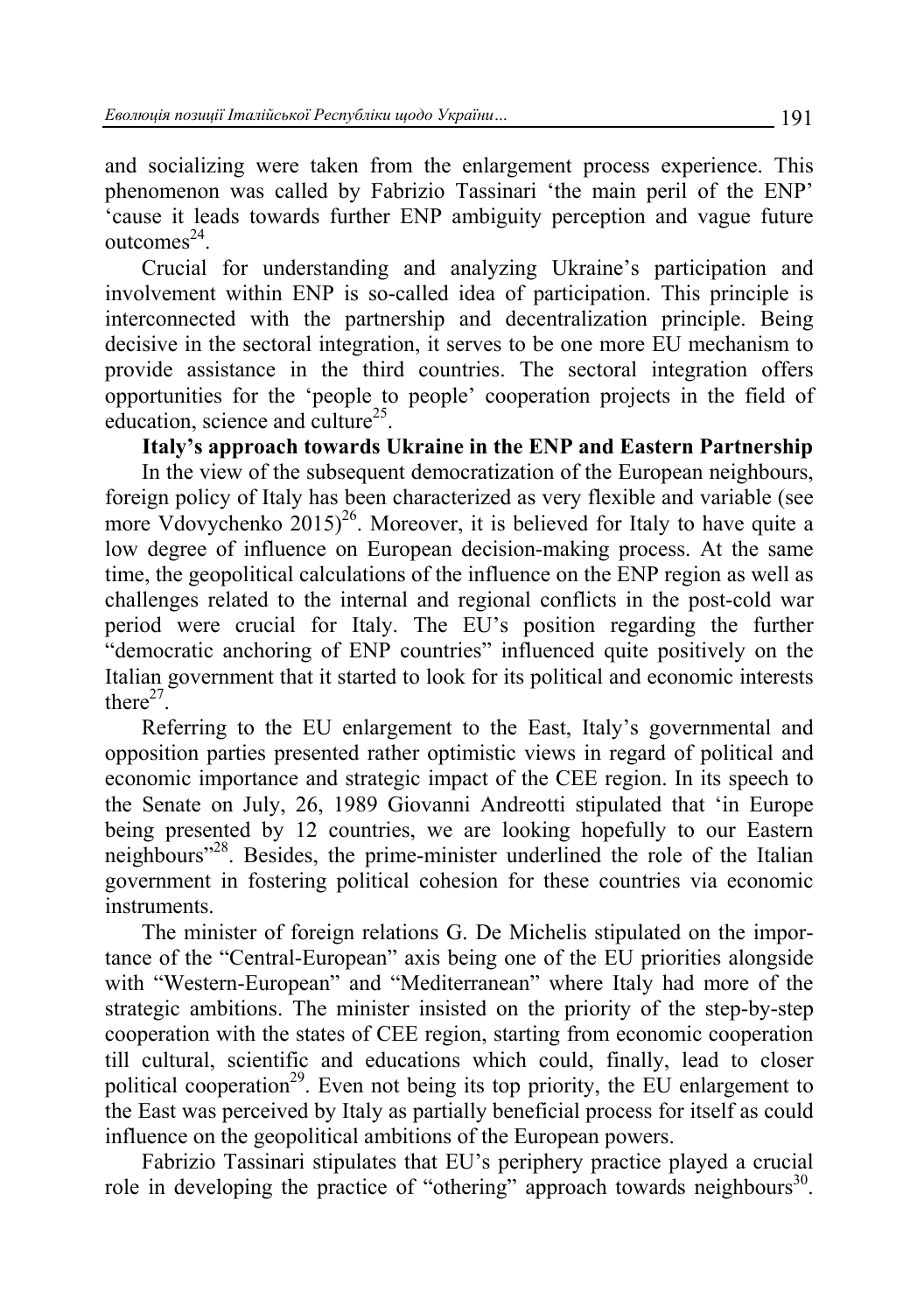Primarily, aimed at contributing towards more security circle around EU borders, it created further challenges due to EU's seeing itself as a missiontaker to spread European integration achievements not taking into consideration the peculiarities of the regions themselves $31$ .

It is an interesting coincidence that the European Commission appointed the same Commission experts in the EU enlargement policy to the East for the ENP development. The Wider Europe Таsk Force created in 2003 for the ENP elaboration was formed with the experts from General Directorate on Enlargement. Such a decision of this Task Force creation was taken during Italy's Presidency in the EU. Prime-Minister of Italy Silvio Berlusconi presented its own program for the EU's enlargement policy to the East titled as "Wider Europe" where the major focus was trajectored towards Balkan states, Ukraine, Russia, Belarus, Israel and Turkey. However, the primarily interests for these countries he claimed to be the further prospective of the EU  $accession<sup>32</sup>$ . However, during the Presidency, this issue was taken aside due to the fact that Italy made a crucial focus on the South-Eastern countries. Such conclusions were presented by the minister R. Buttiglione. During its EU Presidency, Italy took part in the informal meeting for the ministers from EU new member-states and those from Ukraine, Belarus, Moldova and Russian Federation. This meeting was initiated by Ukraine and conducted in November, 2003 in Kyiv. The meeting was made in line for the "New Initiative for the EU Neighbors" where the ideas of further and wider dialogue principle were presented between enlarged EU and member-states. The participants made a conclusion that with the enlarged EU, Europe shapes new geopolitical and geoeconomic issues. Understanding new challenges presented by the EU enlargement, the discussion confirmed the participants to see the transformation regarding the border of the enlarged EU to the border of the overwhelming cooperation with its neighbours.

Italy's analytical centers started to conduct joint events in order to contribute to the ENP principles explanation. Moreover, it was important to organize these meetings with the new EU member-states. It was coinciding with one more process characteristic for a period  $2004-2006$  — EU started to develop Country Reports together with Action Plans for the ENP implementation agenda in Ukraine as well as in other partner countries. In such a way, the IPALMO (Institute of the relations between Italy and African countries, Latin America, Far and Middle East) together with IAI (Institute of the International Relations of Italy) made a joint conference with the Polish Institute of International Relations (PISM) half a year after ENP launch, in November, 2004. The major conclusions were in determining ENP not as a different EU policy but as a CFSP part. Besides, the participants discussed the election proceedings in Ukraine<sup>33</sup>.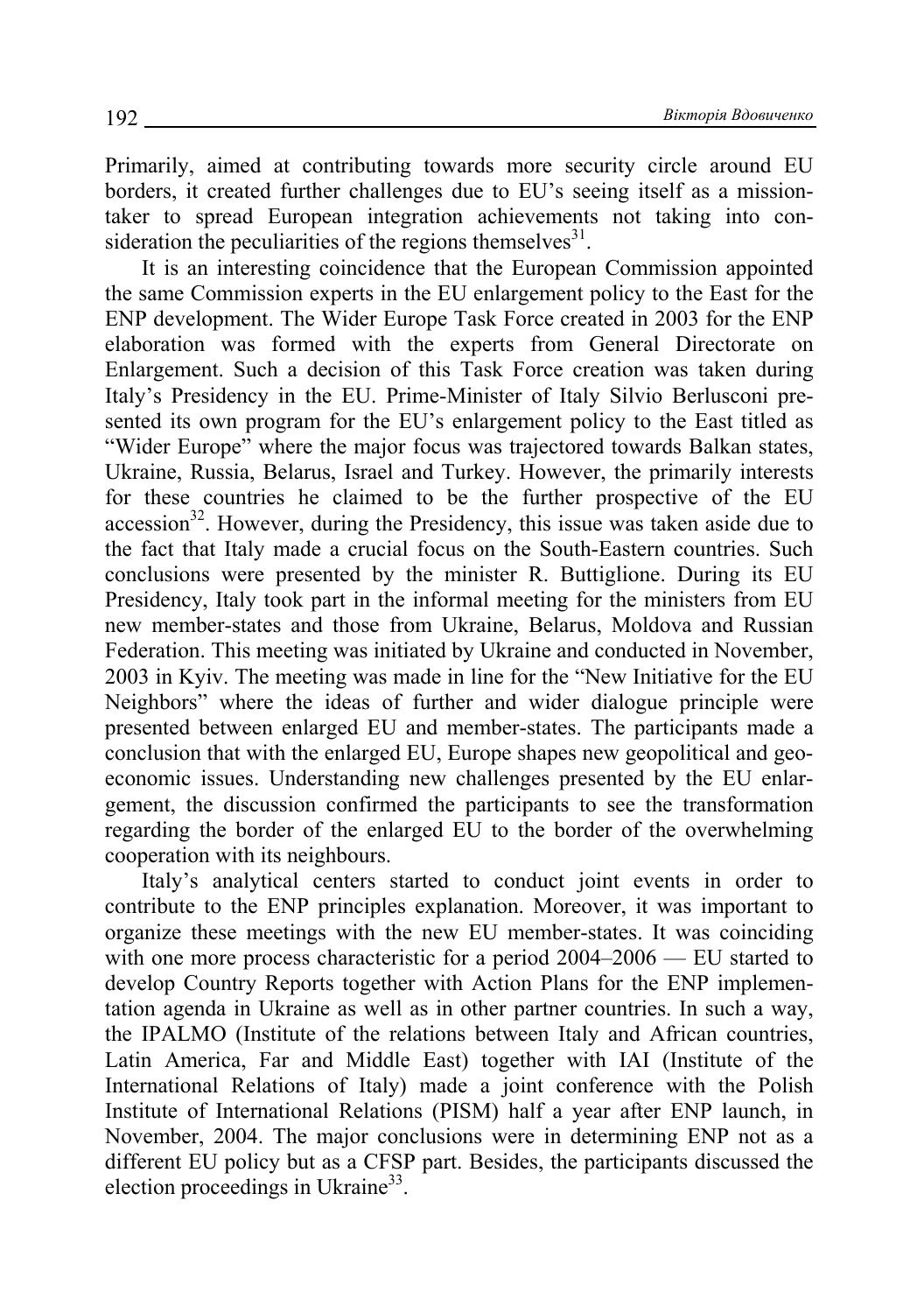In general, Italy's society position towards EU Eastern enlargement was diverse. According to the Italy's foundation "Foundazione Nord-Est", only 29.3% of the Italians were regarding EU's Eastern enlargement as 'necessary and beneficial'. The major threats Italian perceived due to the flows of 'lowpaid labour force' from Eastern Europe ready to make a competition on the market for the local workers. Moreover, it could contribute to the rising unemployment and crime as well as general decrease in the prosperity level due to the EU redistribution of funds towards new member-states.

Such tendencies, in general, marked Italy's position on Ukrainian European integration aspirations. The elections in Italy with subsequent Prodi's premiership lowered the level of Italy's support for Ukraine. Italy didn't simply see it realistic to enlarge the EU to Ukraine's membership in the nearest future. Italy perceived ENP as a EU instrument merely focused on the Mediterranean region wher Italy had strategic interests. However, it opposed the EU relations enhancement referring to the Eastern neighbours of the ENP as a strategy for further EU accession.

The privilege of the Italy and Russia bilateral relations both political and economic influenced on the Italy's general perception of Ukraine's European integration aspirations. Moreover, it becomes evident that Italy stems from the need to continue to have mutually beneficial relations between EU and Russia at the expense of other Eastern European countries<sup>34</sup>.

The ENP initiative comprised 16 countries from various regions and was designed to serve as a long-term cooperation framework in the sectors of energy, civil society development<sup>35</sup>. Meanwhile, Eastern partnership, elaborated merely for the countries of the post-Soviet space, didn't present the prospective of the EU accession remaining exclusively enlargement policy instrument.

Ukraine remained apart in the Italian academic discourse as a country of the Eastern Partnership countries till the very crisis on its territory. As far as it was not Italy's idea, but a political proposal from Poland and Sweden to the neighbouring region next to Russia, Eastern Partnership didn't have a special interest for Italian politicians or participants of civil society<sup>36</sup>. One of the possible explanations comes from the usage of differentiated approach that Italy tried to measure various ENP countries and regions integrated there. The Eastern Partnership as an Eastern dimension to the ENP was viewed by Italy as an outcome to put apart "Southern" dimensions. Thus, it could mean less EU funds and more attention to the Eastern borders of the EU. Therefore, Italy perceived Eastern Partnership as an instrument not being anchored enough within ENP.

Another explanation of a merely 'frosty pragmatic', but, at the same time, 'reluctant' position of Italy towards Eastern dimension of the ENP lied in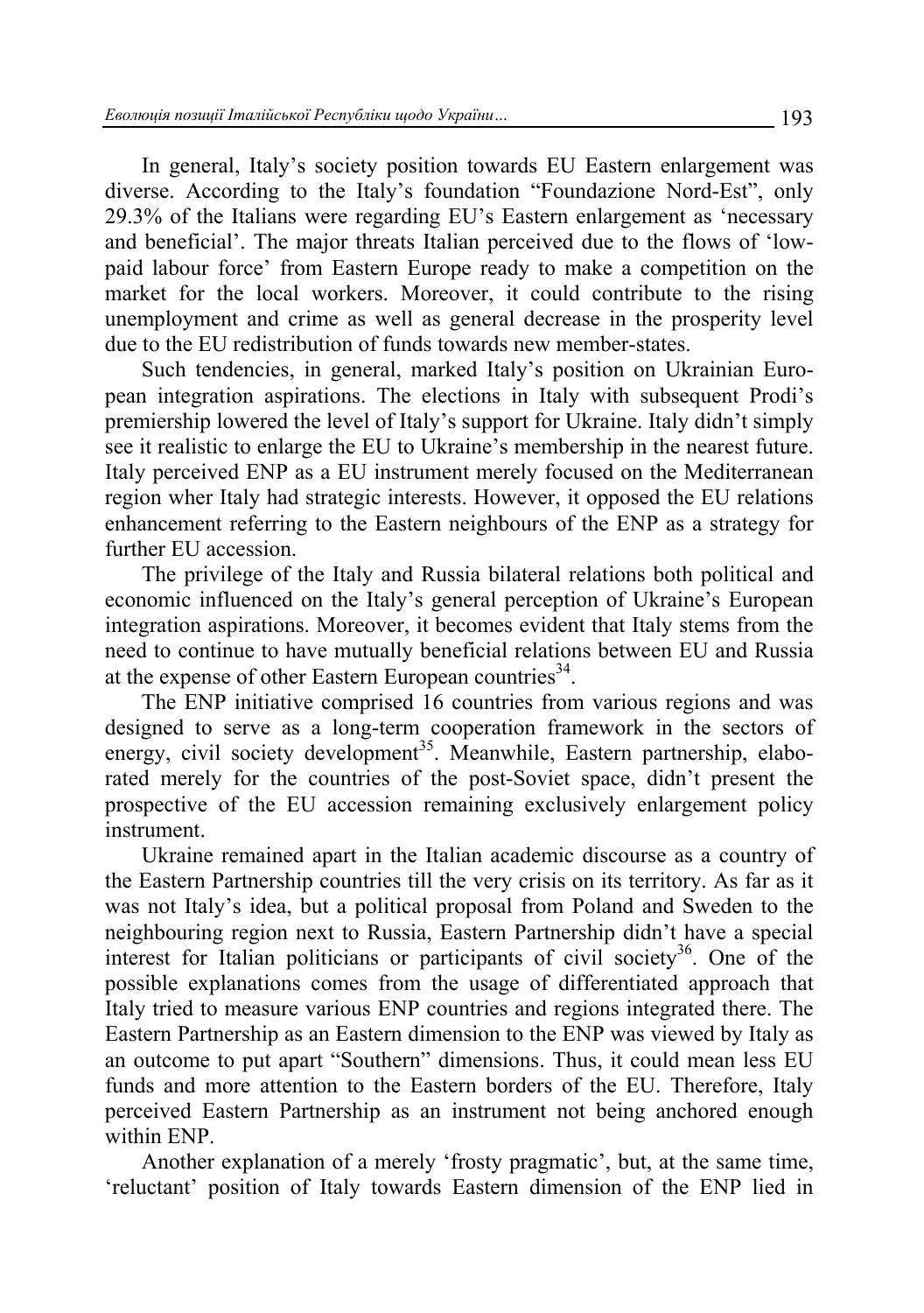Italian understanding of Russian negative reaction towards any regional formats without its participation or without its leading role in them. This new EU policy instrument, on the opinion of Italian experts, was developed as an initiative where Russian Federation wasn't and couldn't be shaped and, thus, Italy could foresee its arduous response<sup>37</sup>. Franco Frattini, who was Italy's Minister for foreign affairs at the time of ENP and Eastern Partnership launch, expressed his idea that EU made a serious mistake to start partnership agreements with neighbours without including Moscow in the discussion<sup>38</sup>. Moreover, under his guidance, already in 2009 Italy tried to advocate on the European Union level to invite Russian Federation for the Eastern Partnership Summit in Praha $39$ .

The explanation of such a behavior comes from Italy's wanting to have more privileged relations with the EU regardless its own uncertainties in the EU decision-making. Being frequently called as a 'medium-power', it was affected by a 'syndrome of marginalization'<sup>40</sup>. In such a way, Italian experts analyze the attempts of its own country to count every opportunity to be present regardless its own message delivery<sup>41</sup>. This tendency was an attempt to overcome insecurity produced by the global disorder and new global players come to the international scene42. This insecurity is rooted into Italy's historical attempt to compete with other global powers. It happened during World War I and World War II when international institutions provided assistance to the future Italian Republic<sup>43</sup>.

The Eastern Partnership sought to prevent new declining lines by working on democracy and good governance, convergence with EU policies and further economic integration, energy security and civic engagement. However, such a platform list, according to the Italy's opinion, was more the response to the EU tasks in Eastern Europe than coincided with priorities of the participating countries. The conditionality principle "more for more, less for less" sought countries to facilitate reforms, development and integration throughout the region. However, Italy's experts feared that such a policy could have a reverse effect — the declines for the participating countries with the low level of democratic development $44$ .

Serena Giusti explains that the major benefits for Ukraine as a member of Eastern Partnership could be seen in the long-term run: cooperation on migration policies, visa-free regime, full liberalization and further created of the free trade area followed by DCFTA after the AA signing<sup>45</sup>. Maurizio Saccone, Minister of Social Policy of Italy signed together with other EU member-states EU Common Declaration during Praha Summit about Eastern Partnership launch. Big interest from the part of Italy's mass media this event didn't have because Italy was preparing for the G8 Presidency to be held in July 2009.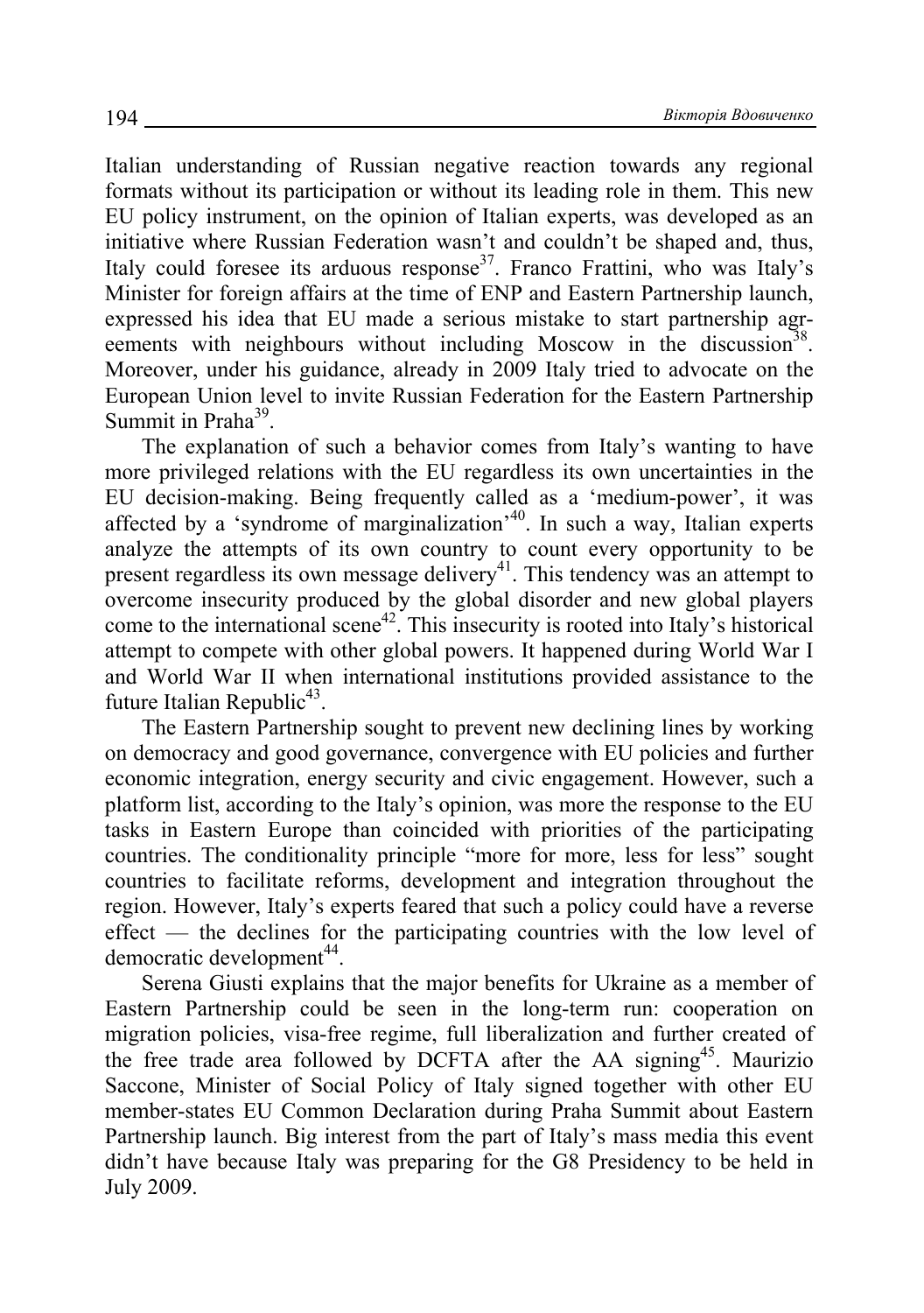The initiative to include Russia to Eastern Partnership from Italy was influenced by the gas war between Russia and Ukraine in January 2009. It proved energy sensitivity and fragility of Europe and importance of Eastern partnership countries — Ukraine and Belarus — serving as transit countries, and Azerbaijan — as gas supplying country — to the EU energy security perceived as pivotal for Italy. Italian academic circles stipulate on the idea that through Eastern Partnership mechanism, Ukraine seeks to receive simplified and prefential relations with the official Brussels after the start of the Association Agreement (AA) negotiations. Moreover, Ukraine was reluctant to make progress in the regional dimension of integration crucial for the ENPI compliance.

In February 2010, when Ukraine chose the pro-Russian candidate, Viktor Yanukovych, Italy and other EU countries expected the weakening of its pro-European foreign policy vector. However, the thesis of the President of Ukraine on the continuation of the benchmarks for the EU and European integration as a consequence of the long-term process of "compromise and mutual concessions" reduced the level of Eurosceptic expectations. Yanukovych's main political idea was perceived by European countries as an attempt to make Ukraine a "bridge" between Europe and Russia. Ukraine was perceived as a country with dysfunctional governance and contingent economic interests presented by oligarchs. Understanding these challenges, it was the same period when official Brussels proposed Ukraine to establish a free trade zone, sign the Association Agreement and introduce a visa-free regime<sup>46</sup>. Commissioner Stefan Fule also identified seven priorities of the national reform agenda (political governance, macro-financial stability, business climate improvement, mobility, energy security, environmental protection, civil aviation). Among 6 European Partnership countries, Ukraine started to negotiate about AA already in 2007 and had substantial results on its way. However, negative indexes of the democracy levels speeded down this tendency. AA agreement with Ukraine will be initialed only in March, 2012. Meanwhile, the negative signals on poor civil society involvement were not taken enough into consideration by the EU institutions as well as by EU member-states. It foreseen as a low interest in stimulating the transformation of the country on the domestic level.

At the same time, Italian scholars acknowledge that not only Ukraine had a variety of challenges while joining to the Eastern Partnership. It was inextricably linked to the global processes, especially those of the word economic crisis putting into unstable conditions financial and economic policies. Meanwhile, the marker line for global affairs understanding was inevitable and unresolved agenda with Russian Federation which was trying to fortify its global positions and interests $47$ . The responses of the EU to these challenges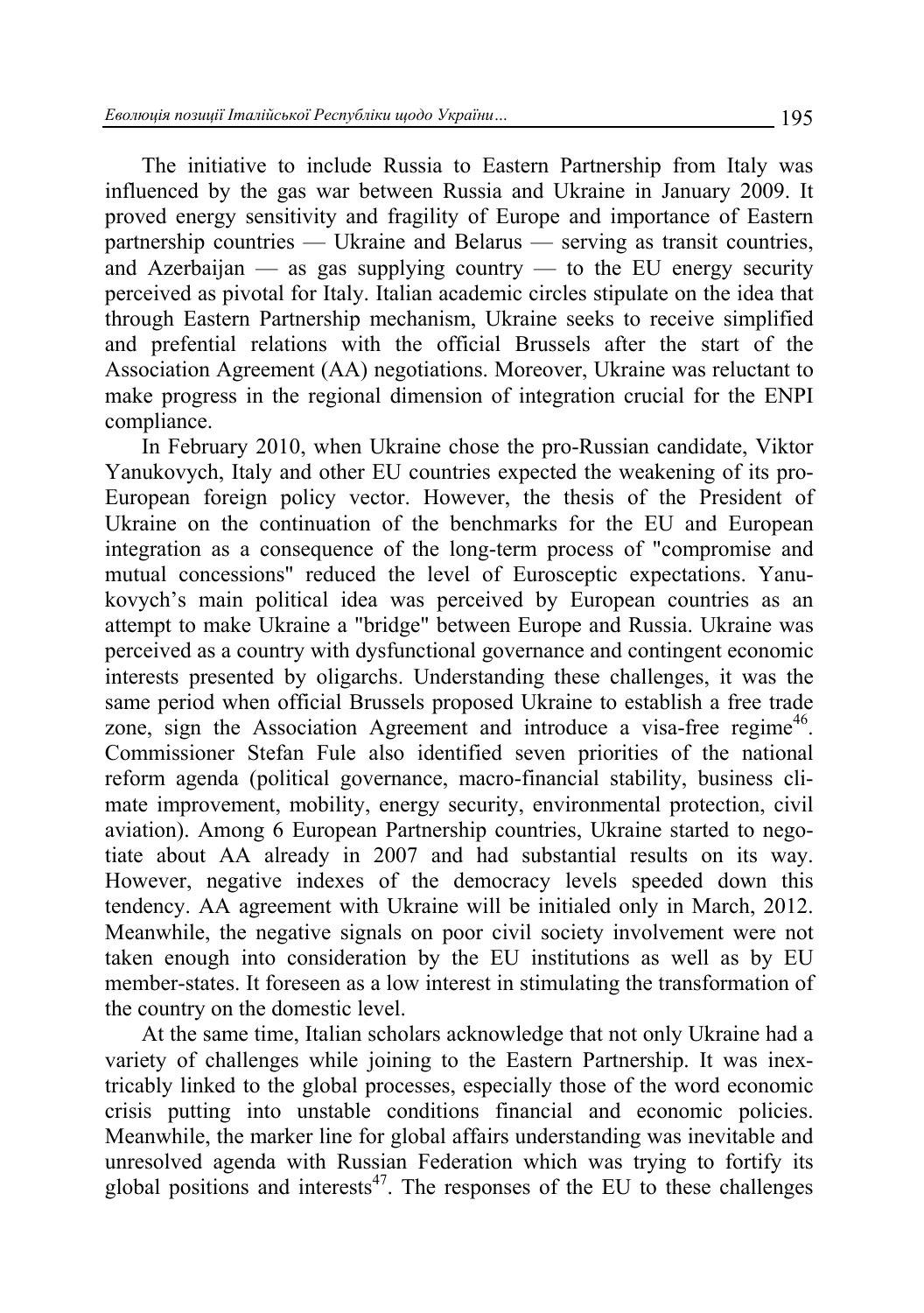were weak and quite ineffective leading to spreading to lack of trust and inevitable negative outcomes for the Eastern Partnership effectiveness<sup>48</sup>.

**Italy's View of the Eastern Partnership and ENP in post-Crimea period** 

Professor S. Poli stipulates that the deepening of the ENP cooperation with EU has evaluated since its revision in 2011 and 2015. This process can be explained not only because of the political conditionality presence. She presents the idea that the principles of differentiated integration had a changing progress while analyzing ENP agreement with its partner countries. According to this idea, the closest form of contractual relations and, thus, cooperation EU had with Ukraine analyzing subsequent results of the  $AA<sup>49</sup>$ . The final outcomes were that conditionality principle led to the vague perception of 'enhanced agreement' in the Action plans for Ukraine. However, Ukraine hasn't even received a concrete perspective of the EU membership in the short-term or long-term future $50$ .

The scholar introduces the idea that ENP was modified also due to external challenges which, in fact, had an influence in the ENP countries. In order to comply with EU policies and ENP agenda, EU introduced new restrictive measures with every partner counties not taking into consideration its geopolitical challenges and implications<sup>51</sup>. In such a way, can be explained EU's reaction (lack of reaction) to the Russian aggression on the territory of Ukraine when Victor Yanukovych escaped from the country and Russian Federation used this momentum in order to illegally annex Crimean peninsula. EU member-states were divided in their understanding of the Russian steps on the territory of Ukraine.

According to Giovanna De Maio e Daniele Fattibene, in the two-year period 2014–2016, Italy followed a 'double-track strategy' referring to the conflict in Ukraine. On one hand, it stood together with its Euro-Atlantic allies, condemning the violation of Ukraine's territorial integrity and the annexation of Crimea<sup>52</sup>. As a prove, we can follow the words of Matteo Renzi together with his French colleague Francois Hollande expressing the position from the West and calling this referendum "illegal and a shame"<sup>53</sup>. However, on the other side, Italy insisted in the EU level not to isolate Russia and make severe tension on  $it^{54}$ . Moreover, the scholars explain this position leading to a more pragmatic and dialogic approach in order to prevent the limits Italian domestic damage could possibly have in the future  $\frac{55}{2}$ . This position evidently comes from the need to protect Italy's fruitful bilateral relations between Italy and Russia, especially in what concerns energy supplying. However, it is important to mention that the tensions between Ukraine and Russia influenced on the ratification by Italy of the AA agreement. It finally happened only in December,  $2015^{56}$ .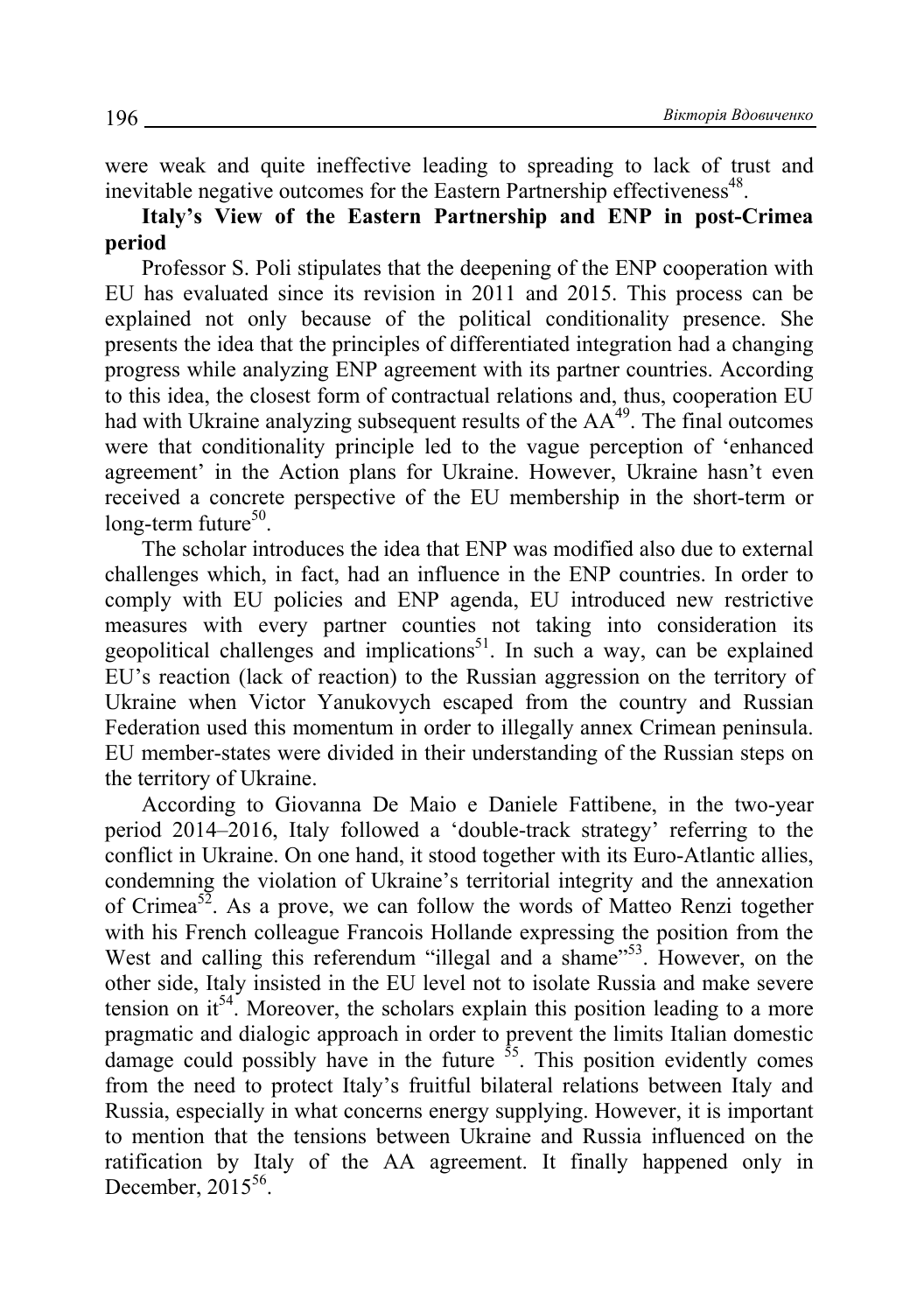Enough of rule of democracy and law was presented by some of the Italian Europarlamentarians who considered Crimean referendum legal. Thus, for example, Fabrizio Bertot from EPP, claimed that such a referendum was conducted in a calm situation and with due respect of the European law. Moreover, he added, that ballot boxes were as transparent as in Italy<sup>57</sup>. Some of the Italian mass-media were commenting on the legal effects of the Crimean annexation making arguments whether such a step had legal grounds and comparing it to the Scottish referendum in the  $UK<sup>58</sup>$ . However, there was even a debate in mass-media on the assertion made by Russia of the integration of independence of Kosovo as a precedent of what has happened in Crimea. On this point, the opinion of Italian lawyers was contrary to the assertion of Russia due to several reasons they've found incomparable with Kosovo case<sup>59</sup>.

Moreover, the possible application by Russia of "Crimean model" to other territories of Ukraine was also discussed. In such a way, some of the Italian mass-media hypothesed about further possible escalation of Russian aggression on the East<sup>60</sup>. The other mass-media sources focused on the pro-Russian model of thinking and even changed the borders of Ukraine marking the borders of Crimea belonging to Russia on their maps inside the articles. That was the case for the Limes journal when describing Russian military actions in 2015, Crimean peninsula was including as an integral part of Russia. The answer of the editor-in-chief Lucio Caracciolo to the Ukrainian Ambassador Yevhen Perelygin was quite simple in explaining such a reason: the map demonstrated ex post facts about Ukraine<sup>61</sup>.

Starting from 2014 the EU imposed economic sanctions on trade with Russia in specific economic sectors. In March 2015, EU leaders decided to tighten up the existing sanctions regime for the full implementation of the Minsk agreements scheduled for late December 2015. Since the agreements had not been fully implemented by December 31, 2015, the European Council is extending economic sanctions every half a year. However, the EU decision to impose sanctions against Russia was determined partially due to a strong advocacy of the USA. Moreover, the sanction policy touched upon both enterprises and selected authorities.

The sanctions for Russian Federation concerned EU's primary and secondary capital markets for the largest Russian financial institutions owned by the state and their subsidiaries as well as the major Russian companies active in the energy and defense sectors. The sanctions imposed a ban on export-import of the arms trade as well as on the use of goods for military purposes $62$ . Furthermore, the sanctions influence on the economic cooperation. The implementation of EU bilateral and regional cooperation programs with Russia has been reviewed and some programs have been suspended $63$ . The EU sanctions were not welcomes by Russia and, of course, it was quite arduous in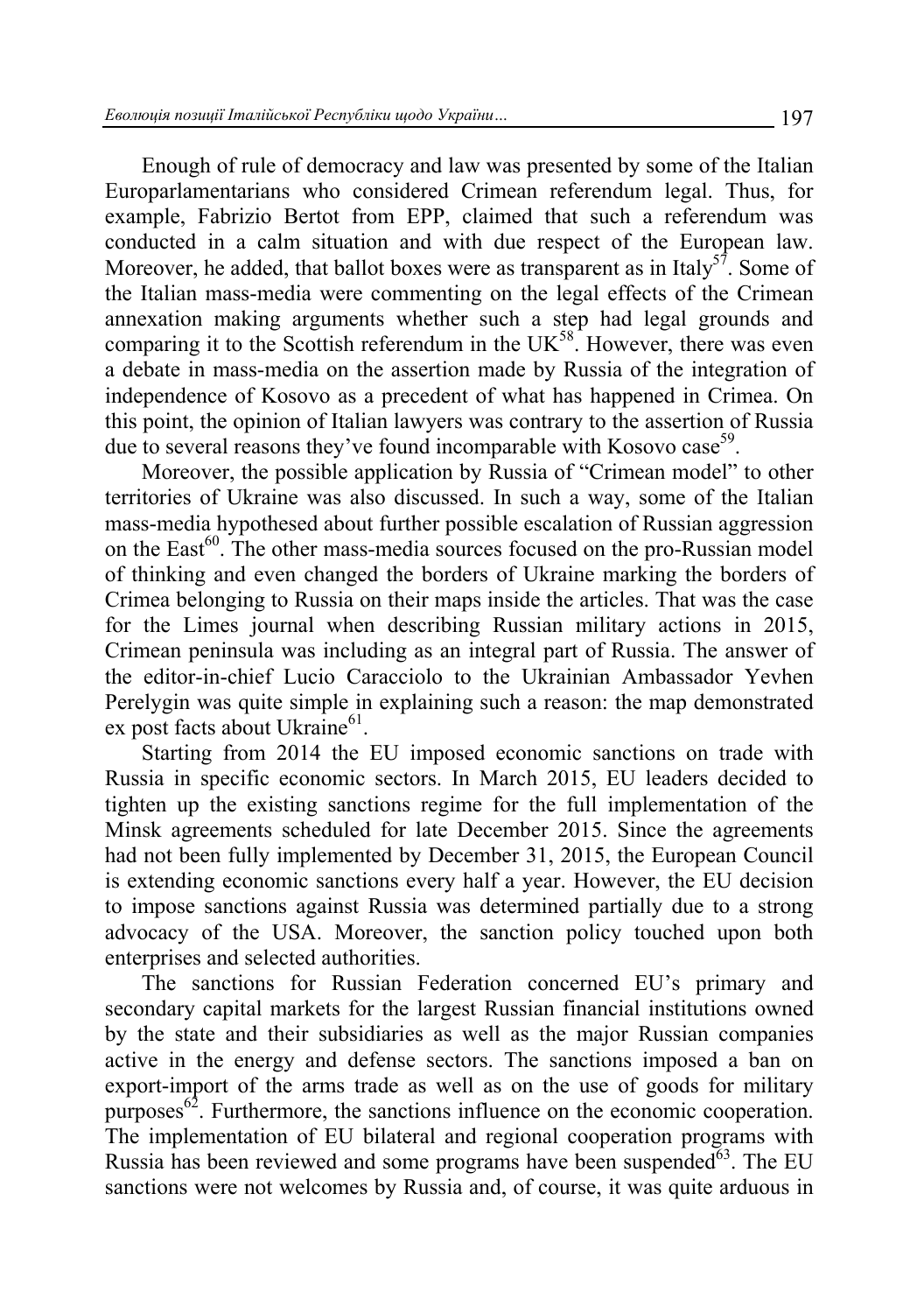its willingness to discuss their implications. The following step from Moscow was contrasted one — retaliation sanctions on good produced in the EU member-states, US and other countries. The ban on products touched upon Italian producers and importers to Russia.

However, according to the idea of Federica Mustilli and Daniel Gros, the EU steps to impose exclusively economic sanctions as a reluctant and still the unique instrument to react on the Crimean illegal annexation and Donbas conflict demonstrates the limits of the EU to use its foreign policy instruments only relying on the soft power<sup>64</sup>. Thus, it can be understood, that with the increased differentiated integration approach and at the compense of the democratization, EU is trying to survive in promoting stability and security. Moreover, the authors come to the conclusion that EU sanctions only slightly influence on the trade policy of Russia. EU's share in the imports didn't shift much<sup>65</sup>. The share of the Russian imports from Italy has not changed dramatically since the sanctions policy imposing the same as the US share in the imports of Russian Federation increased as for the 2015<sup>66</sup>. Thus, on bilateral level Italy and Russia are having great achievements, especially in the energy sector. As an example, in May 2017 during Paolo Gentiloni's visit to Sochi, 6 agreements merely on oil and gas cooperation have been signed. Among the important names, Russian Rosneft, from one side, and ENI, Pietro Fiorentini, Tecnoclima, PMI Italia, from the other $67$ .

On the EU level, the Russian aggression against Ukraine forced EU leaders to rethink its geopolitical and security situation prompting to develop a new comprehensive vision of its foreign and security policy and bring it to a higher global level. Thus, in June 2016, EU Global Strategy was launched. It is still too short to analyze its outcomes and progress, however, for the first time, EU is trying to address its security challenges as a consolidated attempt to protect common European future. In such a way, this Global Strategy is trying to consolidate various foreign policy views referring to the internal and external security policy for EU member-states towards a single vision of the EU's  $external$  priorities<sup>68</sup>.

For Italy the priority of security dimension is foreseen in the challenges that Ukraine is having. The raising uncertainty produced on the Eastern borders of Ukraine make not only this country vulnerable, but impact on the stability of the regional and international levels<sup>69</sup>. In the field of energy, Ukraine is being a part of the Energy Community where Italy is having a leading role. The escalation of the Ukraine-Russia relations since 2014 aggravated energy security in the region creating new vulnerabilities on the border of the EU. Italy understands the challenges that Russia's temporary suspension of gas supplies in 2006 and 2009 to Ukraine and, thus, to Europe, have for the energy stability and security $70$ .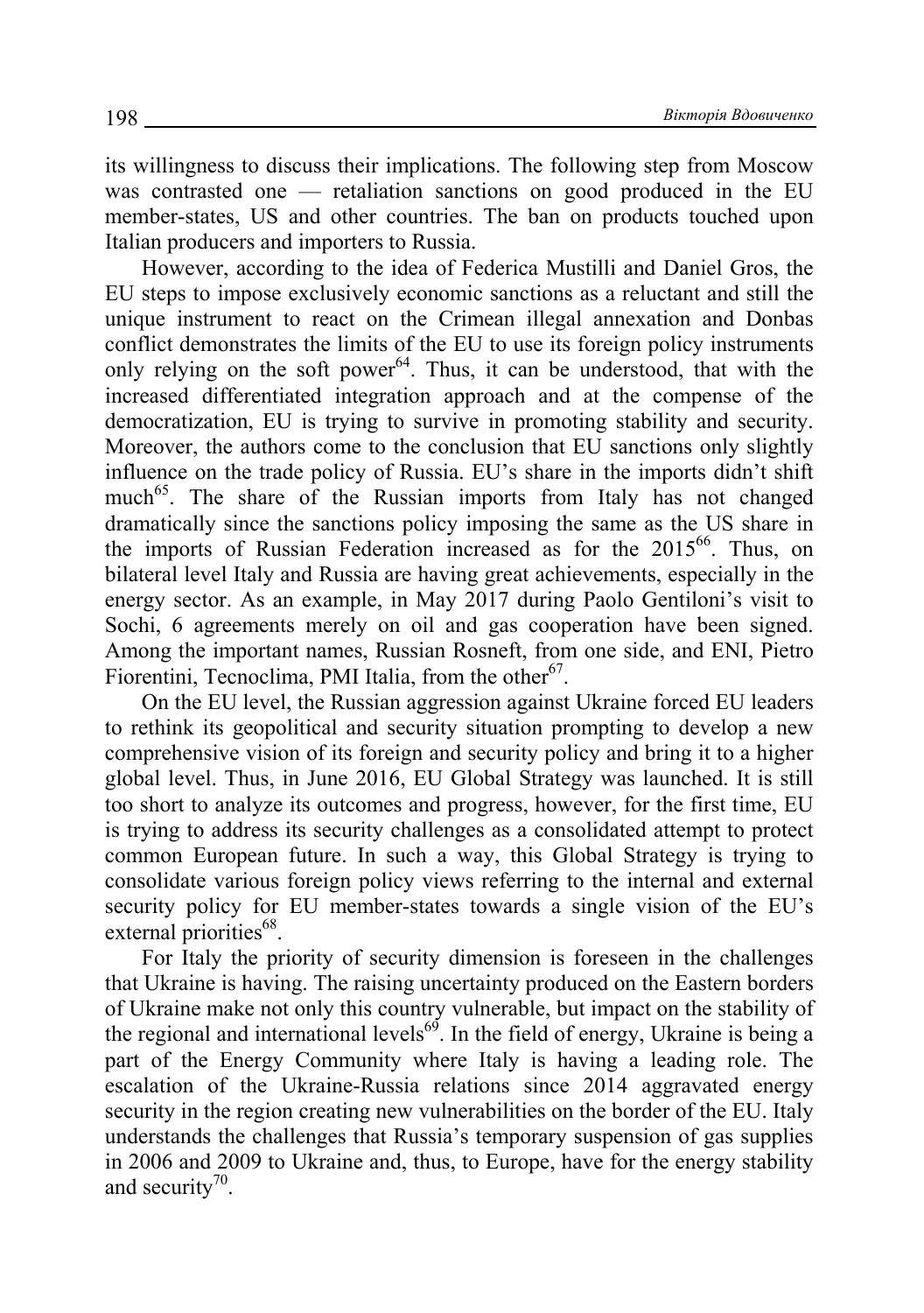Therefore, it initiated Italy-Ukrainian Join Commission on Economic, Industrial and Financial cooperation and implemented its visits in  $2015<sup>71</sup>$ . The same interests in enhancing mutually beneficial economic relations, especially in the field of energy and SME, Deputy Minister of Foreign Affairs of Italy Vincenzo Amendola expressed during his visit to Kyiv on March,  $2017^{72}$ . Moreover, Italy provides certain continuity in what concerns energy security towards EU Global Strategy goals. Reliability of energy supplies, market competitiveness, energy diversification of suppliers, climate protection are the aspects for the strategic approach to the Italy and European energy challenges $^{73}$ .

As far as the central government hasn't taken full control of the Eastern and South regions, Italian scholars dwell on the continuous predominance of security threats and chaos. However, Italy understands that Russia is not going to abandon the idea of fomenting separatist movements under the idea of national interests to protect Russian-speaking population. Moreover, Italian scholars express the true idea that the Eastern part of Ukraine has been turned into the grey zone<sup>74</sup>.

Italian scholars positively sees the role of its country in the promoting the effectiveness of the OSCE in Europe where starting from 2017 Italy is going to have its Presidency and Russia is participating in monitoring the ceasefires<sup>75</sup>. However, it didn't present autonomous initiatives that could strengthen NATO's role in Central and Eastern Europe or advocate projects in order to weaken Euro-Atlantic consistency of sanctions. The efforts of the Normandy format and the work of Trilateral Contact Group have been strongly supported by the Italian government<sup> $6$ </sup>.

Analyzing program goals of Italy in the EU from 2013 till 2017, we can see a tendency that Italy stands on the need to follow the continuity in what concerns South European countries and its long-term support<sup>77</sup>. One of the goals for Italy was to ensure that the programming of the European Neighborhood Instrument (ENPI) for 2014-2020 would also stick to the centrality of the Mediterranean region, believing that it is necessary to optimize the use of financial resources European Union is providing for the ENP countries<sup>78</sup>.

Italy advocated this dimension due to the belief that the main systemic challenges and risks to it come from the Mediterranean countries shaping North Africa and Middle East. Following Italy's Presidency in the EU, it continues its commitment to further promotion of establishing "healthy" democracies at the Southern borders of Europe<sup>79</sup>. Moreover, in 2017 within the framework of the priorities set by the EU's Global Strategy, Italy will continue to promote the "new ENP" on the basis of differentiated approach involving effectively its Southern countries $80$ . The special focus will be made for Tunis and Morocco as far as migration challenges come from these countries. Italy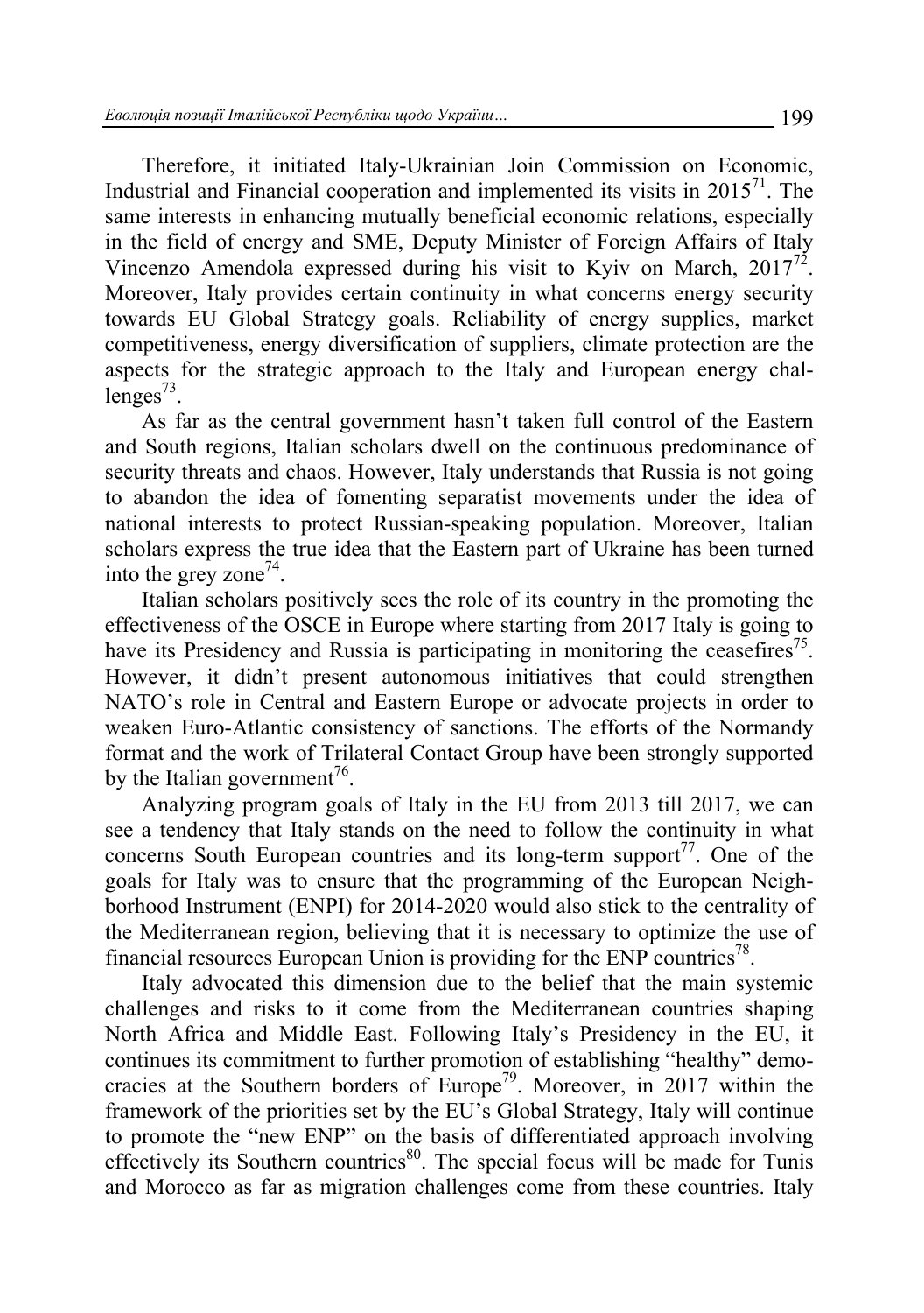puts into its priority to support the EU funding scheme: 2/3 of the funds — to the ENP Southern partners;  $1/3$  — to the Eastern ENP countries<sup>81</sup>.

At the same time, the priorities about continuation of the EU policy towards Eastern Partnership and its Italy's support were not fully realized. Italy understands that its special interests in what concerns bilateral relations with Russia influenced on its position in the EU about progressing of the Eastern Partnership. The Russia's assertiveness in Ukraine is perceived by Italy as a 'medium concern' and 'a critical context' in which Ukraine is operating. In continuity of Italy's EU Presidency in 2014, it will try to cooperate with Ukraine as well as other Eastern Partnership countries fostering economic integration, political dialoguing in order to promote freedom of movement between EU and these countries. This commitment Italy was reaffirmed by supporting AA/DCFTA for Ukraine and ratifying it in the Italian Parliament  $chambers^{\overline{8}2}$ .

In what concerns Italy's position on Ukraine, Paolo Gentiloni already in 2015 underlined the importance of renewing territorial integrity, the applicability of Minsk Agreements. At the same time, institutional reforms in order to fight with systemic corruption are more than needed, both economic and constitutional. Italy sees the solution of the Donbas conflict only by granting autonomy to this conflictuous region<sup>83</sup>. To be precise, Italy has proposed the model of "Valle d'Aosta" and "Trentino Alto Adige" regional building as possible solutions for Donbas.

Another challenge coming from the Eastern Parnership countries is related to migration. According to the data, about 11% of the non-EU population coming to Italy is originally from Eastern Partnership, in particular from Moldova and Ukraine. At the same time the data of 2016 are presenting a slight progress of increase of Ukrainians to Italy  $(1.5\%)^{84}$ . However, the aggravating situation with migration comes from Mediterranean partners of the ENP where the numbers are 8.6% are for the citizens of Morocco and 2.5% — Egypt and Tunis<sup>85</sup>. These challenges prove the presence of uncontrolled areas or flexibilities in the political decision-making. Romano Prodi argues that the threat for Italy in the Mediterranean region remains not in the migration flows themselves but that since 2014 they are becoming more and more uncontrolled, especially from the Southern flank of ENP countries<sup>86</sup>.

#### **Conclusions**

To sum up, as a result of the patchwork policy, ENP wasn't applicable for all the partner countries being geographically and geopolitically diverse. Being designed as an outcome of the enlargement policy, ENP as well as its Eastern dimension (Eastern Partnership) were not successfully efficient due to their inconsistent and heterogeneous nature. Therefore, EU's approach towards addressing Ukraine's challenges was based on the political conditionality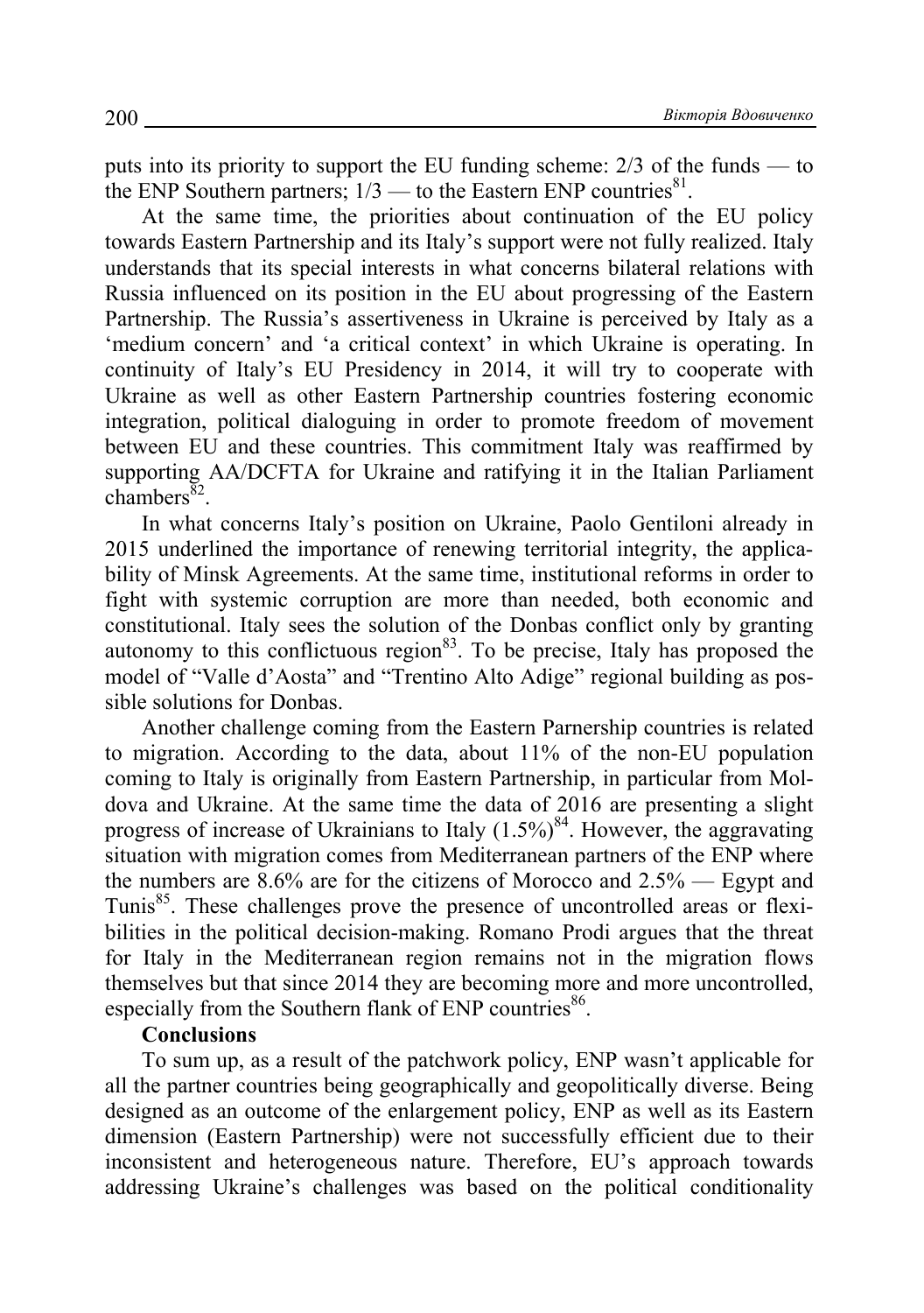principle but not truly on the differentiation approach enhancing the confusion in understanding and valuing relations with Ukraine as a neighboring country. EU's neighborhood policy towards Ukraine lacks a degree of coherence and pragmatic foreign policy priorities.

Secondly, analyzing Italy's approach to view Ukraine as an ENP country, it's not in the priority list of this country. As far as the driving force of the European integration remains economic integration, Italy will prioritize economic and especially trade relations not narrowing its views on the sensitiveness of the conflictuous countries. The evolution of the Italy's position towards ENP demonstrated that it is interested in maintaining trade relations on the bilateral level both with Ukraine being a part of ENP and Eastern Partnership as well as with other countries, such as Russia. At the same time, the changing nature of the Italy's foreign policy in the EU-Russia-Ukraine format demonstrated its great reluctance in promoting Eastern Partnership as an ENP dimension. Thirdly, Italy is promoting more the Mediterranean countries of the ENP due to its leading role in the region. It also means that within the EU Italy would like only to increase its role in the South European region and thus chart its road ahead to be perceived further more than an EU medium power. Such an interest can be explained also by the created 'ring of fire' from which Italy face related to the challenges of terrorism and migration. Therefore, it doesn't properly advocate policy instruments necessary to be discussed on the EU level in order to recharge Eastern Partnership as a project. The reluctance to promote ENP in general can be explained financially, when Italy promotes the majority of EU funds to be addressed to the Mediterranean region, and politically, when since its Eastern Partnership launch, it could preview Russia's negative reaction to it.

Finally, ENP is now up to the review. From the 'partnership for democratization' it turned into the 'partnership for challenges and risks'. Moreover, the focus on the Eastern Partnership as its Eastern dimension should be more balanced as far as EU member states are seeking greater security in the face of threats and external challenges. Thus, the imperative should be rooted into the common understanding that Europeanization beyond Europe is possible when Europe stands politically united in addressing security challenges.

<sup>—————— 1</sup> Romano Prodi, President of the European Commission "Peace, Security And Stability International Dialogue and the Role of the EU" Sixth ECSA-World Conference. Speech /02/619/. Brussels, 5–6 December 2002. P.2. URL: http://europa.eu/rapid/press-release\_ SPEECH-02-619\_en.htm

 $^2$  A secure Europe in a better world. European Security Strategy. December 2003. URL: http://www.iss.europa.eu/uploads/media/solanae.pdf 3 *Crombois J*. Perspectives. Vol. 16, No. 2. 2008. P. 29–51.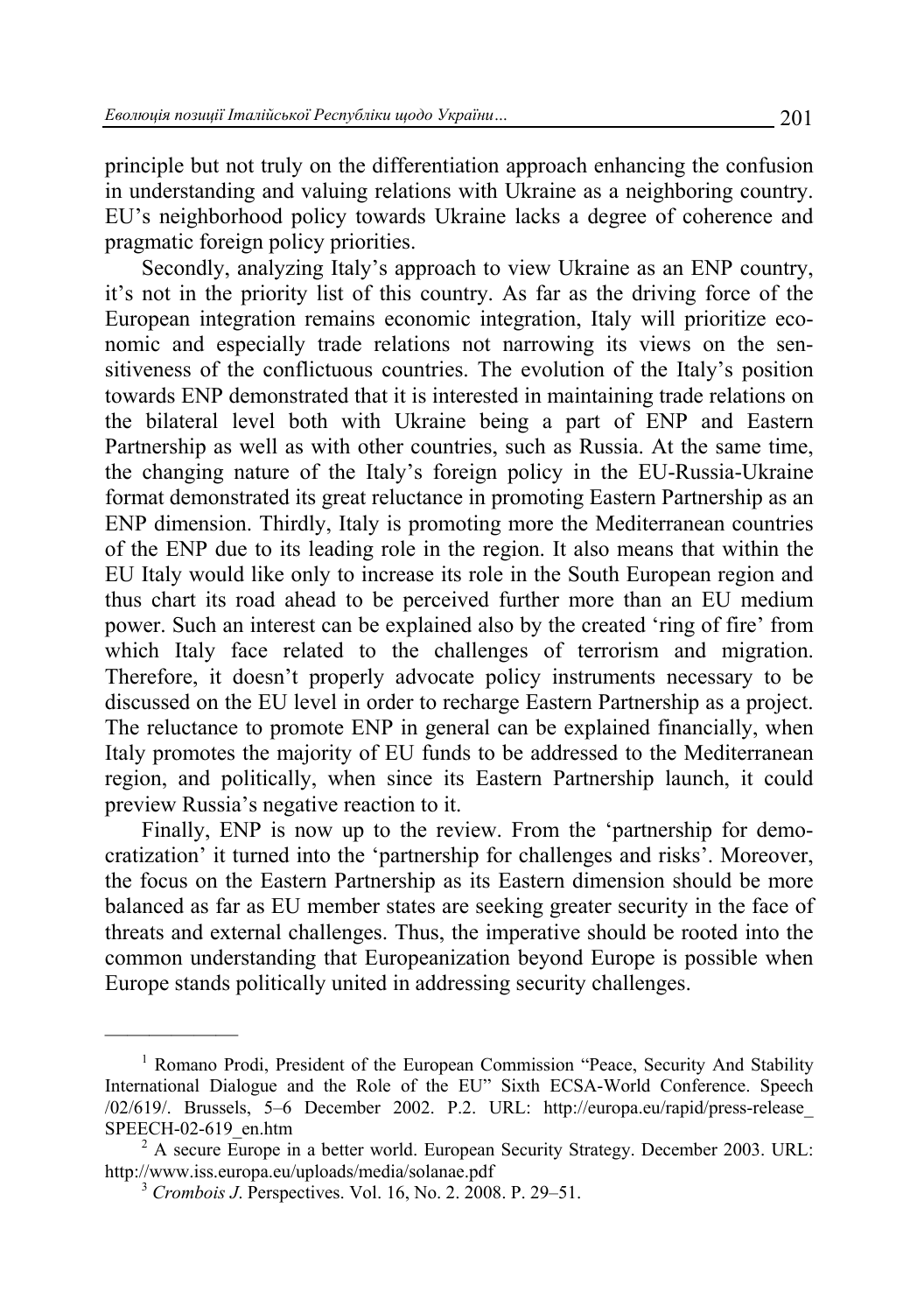4 European Neighbourhood Policy. European Union External Action. Dec. 2016. URL: https://eeas.europa.eu/headquarters/headquarters-homepage/330/european-neighbourhoodpolicy-enp\_en

European Neighbourhood Policy - Strategy Paper, COM(2004) 373 final, 12.05.2004.

<sup>6</sup> *Sasse G.* 'The European Neighbourhood Policy: Conditionality Revisited for the EU's Eastern Neighbours'. Europe-Asia Studies*.* 2008. 60:2. P. 295–316. 7

 *Missiroli A*. 'The ENP in future Perspective'. The European Neighbourhood Policy in Perspective: Context, Implementation and Impact. (Eds.) Whitman, Richard G., Wolff, Stefan, Palgrave Studies in European Union Politics. 2010. P. 259–270.

 *Balfour R., Missiroli A*. Reassessing the European Neighbourhood Policy. EPC Issue Paper No.54 June 2007. 35 p.

 *Giusti S*. La Politica europea di vicinato e la crisi in Ucraina. IAI Working Papers. Lugio, 2015. 14 p.<br> $\frac{10}{10}$  Marchetti 2006 The European Neighbourhood policy. Foreign policy at the EU's

periphery, ZEI Discussion Paper, P.158.<br><sup>11</sup> The European Neighbourhood Policy — Values and Principles (2016) ed. by S. Poli.

Routledge. 196 p.<br><sup>12</sup> M. Cremona e G. Meloni, The European Neighbourhood Policy: A Framework for

Modernisation? EUI Law Working Paper 2007/21. 170 p.<br><sup>13</sup> Ferrero-Waldner, B. (2006). 'Remarks on Democracy Promotion Democracy

Promotion: The European Way'. Speech at a conference organized by the European Parliament's Alliance of Liberals and Democrats for Europe, Brussels, on 7 December 2006.<br><sup>14</sup> Missiroli, A. (2007). 'The ENP Three Years On: Where From — and Where Next?',

Policy Brief, European Policy Centre, Brussels (March).<br><sup>15</sup> *Tocci N*. Can the EU promote Democracy and Rule of Law Through the ENP? The

Case on Refocusing on the Rule of Law in M. Cremona e G. Meloni, The European Neighbourhood Policy: A Framework for Modernisation? EUI Law Working Paper 2007/21. P.23-37.<br><sup>16</sup> M. Comelli, E. Greco and N. Tocci, From Boundary to Borderland: Transforming the

Meaning of Borders in Europe Through the European Neighbourhood Policy. European Foreign Affairs Review (12) 2007. P. 203-218.

Foreign Affairs Review (12) 2007. P. 203-218. 17 *De Maio G., Fattibene D*. Il conflitto in Ucraina e le sanzioni contro la Russia in Rapporto sulla politica estera italiana: il governo Renzi (edizione 2016*).* Ed. by Greco E., Ronzitti N. Quaderni IAI. 2016. 156 p. 18 *Tamburelli G*. The Crisis in Ukraine. La Comunita' Internazionale FASC. 2006. No.3.

Pp. 359–376. 19 *Tancredi A*. Crisi in Crimea, referendum ed autodeterminazione dei popoli. Diritti

umani e diritto internazionale*.* Vol. 8, 2014, n. 2. P. 480–490. 20 *Arcari M*. La crisi in Crimea. Violazione del divieto di uso della forza, aggressione o

attacco armato in relazione all'intervento militare della Russia in Crimea? Diritti umani e diritto internazionale. Vol. 8, 2014, n. 2. P. 473–479.<br><sup>21</sup> *Schimmelfennig F.* Europeanization beyond Europe. Living Reviews in European

Governance, Vol. 10, (2015), No. 1. P. 8–10. 22 *Schimmelfennig F*. P. 8. 23 Ibidem. P. 9.

<sup>24</sup> *Tassinari F.* Security and Integration in the EU Neighbourhood: The case for Regionalism, CEPS Working Document, no. 226, 2005. P. 8<br><sup>25</sup> *Tulmets E.* Is a soft method of coordination best adapted to the context of EU's

neighbourhood? Working Paper for the workshop 'The European Neighbourhood Policy: A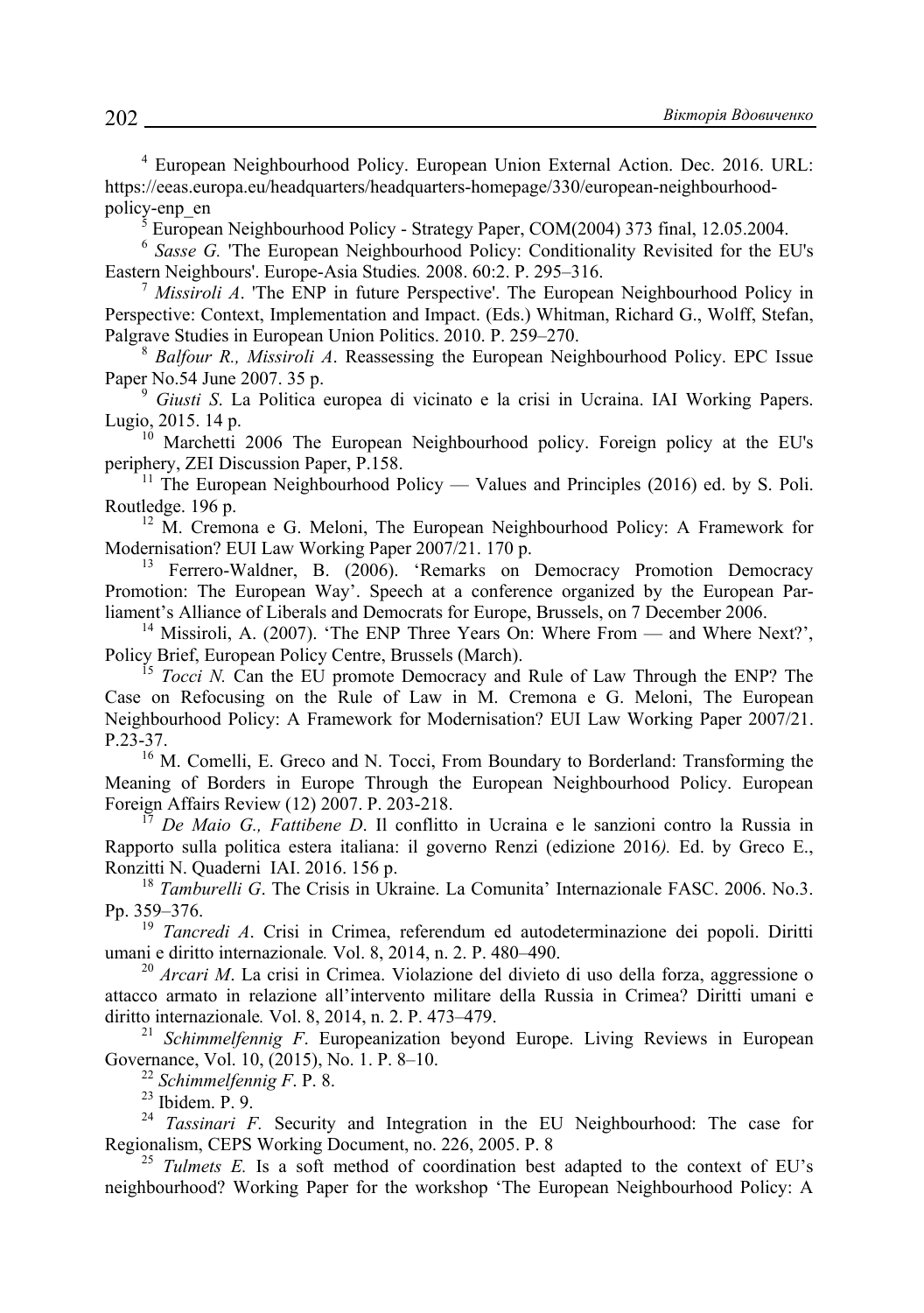Framework for Modernisation?' European University Institute 1-2 December 2006. P.7. URL: http://www.eui.eu/documents/departmentscentres/law/professors/cremona/theeuropeanneighbo

urhoodpolicy/papertulmets.pdf<br><sup>26</sup> *Vdovychenko V*. Simple Reasons for Complex Issues of National vs. European Identity<br>in the process of European Integration: Italian case. Clovek a spoločnosť. 2015. No. 5.

<sup>27</sup> Fossati F. Democratic Anchoring of the European Union Towards Post Communist<br>Countries. Studia Universitatis Babes-Bolyai. Studia Europaea. Vol. 59. P. 21–58.

<sup>28</sup> Romeo G. La politica estera italiana nell'era Andreotti (1972–1992). Roma: Rubbettino Editore, 2000. P. 124–125. 29 *Pansa C.P*. Per una politica estera piu' nazionale. Affari Esteri. 1996. No. 109. P. 28–29. 30 *Tassinari F*. Security and Integration in the EU Neighbourhood: The case for Regio-

nalism, CEPS Working Document, no. 226, 2005. P. 1.<br><sup>31</sup> *Tassinari F*. Security and Integration in the EU Neighbourhood: The case for Regio-

nalism, CEPS Working Document, no. 226, 2005. P. 2<br><sup>32</sup> Wider Europe — Neighbourhood: New Framework for Relations with our Eastern and<br>Southern Neighbours. COM 2003/104. Luxembourg: EUR-OP, 2003. 26 p.

 $33$  Report of the conference on "The Challenges of the European Neighbourhood Policy", in cooperation with IPALMO, Rome, and PISM. Rome, 26–27, November, 2004. URL:<br>http://pubblicazioni.iai.it/pdf/DocIAI/iai0426.pdf

 $13<sup>34</sup>$  Relazione Annuale al Parlamento (2004–2005) sulla parteciparzione dell'Italia all'Uni-

one Europea. P. 256. 35 *Сидорук <sup>Т</sup>.В*. Пять років Східного партнерства ЄС: результати <sup>і</sup> перспективи.

<sup>36</sup> Joint Declaration of the Prague Eastern Partnership Summit Prague (7 May, 2009). Council of the European Union Documents. Brussels, 2009. URL: http://www.consilium. europa.eu/ueDocs/cms\_Data/docs/pressdata/en/er/107589. pdf 37 *Tamburelli G.* The Crisis in Ukraine. La Comunita' Internazionale FASC. 2006. No. 3.

P. 360. 38 La guerra civile in Ucraina infiamma gli animi alla SIOI / Italianchieste. 25 settembre,

2015. URL: http://www.italiainchieste.it/guerra-civile-in-ucraina-infiamma-gli-animi-sioi/<br><sup>39</sup> Franco Frattini: Eastern Partnership should not be anti-Russian initiative. March, 17,

2009. URL: http://www.panarmenian.net/eng/news/29396/<br>
<sup>40</sup> L'Italia e la trasformazione dello scenario internazionale fra rischi di marginalizzazione<br>
e nuove responsabilità. Documenti IAI10. Marzo 2010. P. 4.

<sup>41</sup> Santoro C. La politica estera di una media potenza. L'Italia dall'Unita ad oggi,

Bologna, Il Mulino, 1991.<br><sup>42</sup> L'Italia e la trasformazione dello scenario internazionale fra rischi di marginalizzazione<br>e nuove responsabilità. Documenti IAI10. Marzo 2010. P. 4.

 $^{43}$  L'Italia e la trasformazione dello scenario internazionale fra rischi di marginalizzazione

e nuove responsabilità. Documenti IAI. 10. Marzo 2010. P. 4. 44 *Сидорук <sup>Т</sup>.В*. Політика сусідства Європейського Союзу <sup>у</sup> Східній Європі: модель

<sup>45</sup> Giusti S. P. 4.<br><sup>46</sup> Il Partenariato Orientale dell'UE tra potenzialità e debolezze. Osservatorio della politica internazionale. ISPI*.* 2009. No. 5. P. 5. 47 Ibidem. P. 10.

48 Ibidem. P. 10.

<sup>49</sup> *Poli S*. The European Neighbourhood Policy: Differentiation without Political Conditionality? Yearbook of Polish European Studies, Vol. 18/2015. P. 139. 50 Ibidem. P. 140.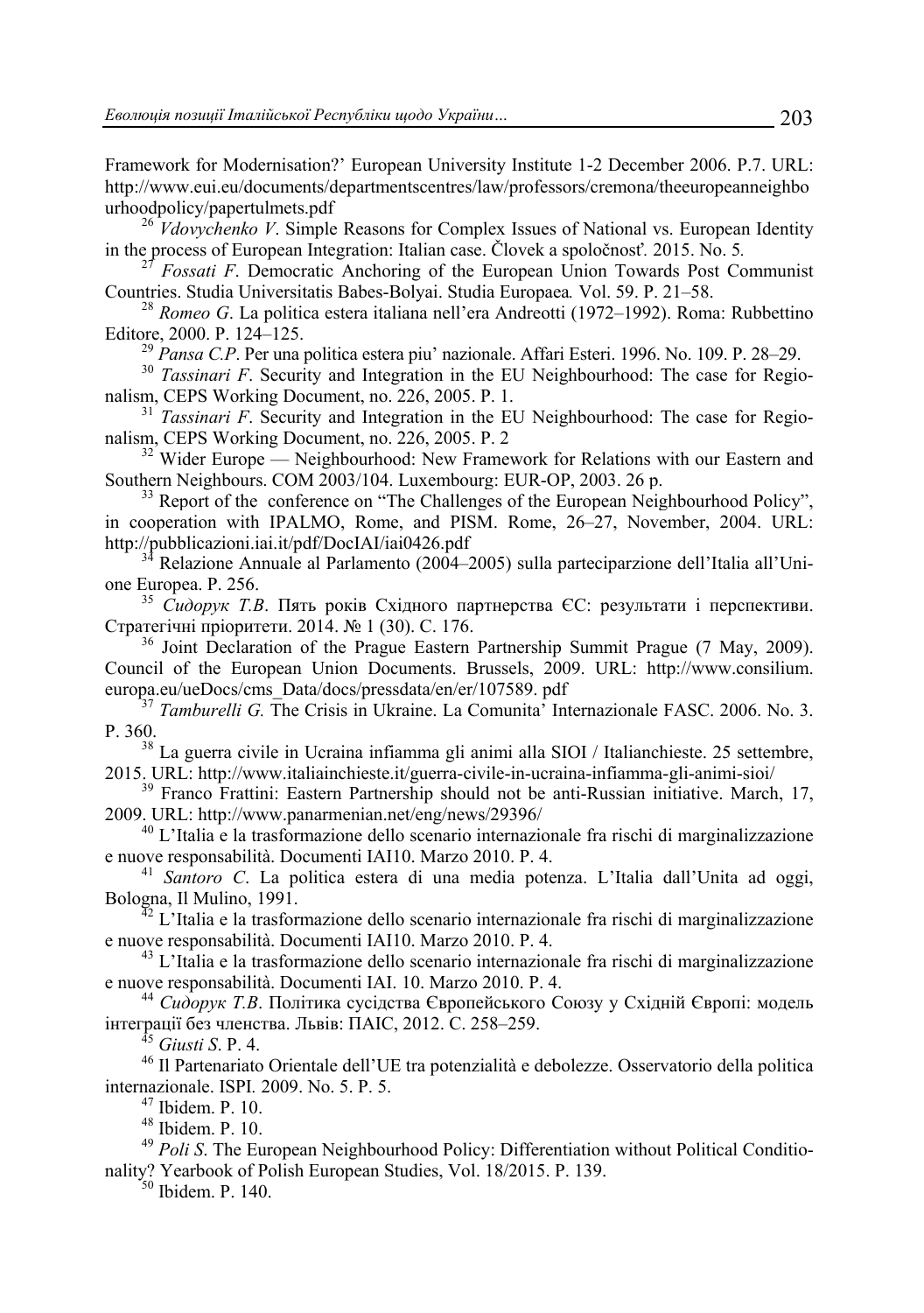$51$  Ibidem P 133.

52 Rapporto sulla politica estera italiana: il governo renzi. Ed. by E. Greco, N. Ronditi. IAI Quaderni, 2016. P. 79. 53 Crimea, i «sì» all'annessione alla Russia sfiorano il 95 per cento. Corriere della Sera.

16 marzo 2014. URL: http://www.corriere.it/esteri/14\_marzo\_16/referendum-crimea-seggi-

aperti-bd0594f6-ace3-11e3-a415-108350ae7b5e.shtml?refresh\_ce-cp<br>
<sup>54</sup> *Giusti S.* La politica europea di vicinato in crisi? Il caso ucraino e il futuro delle<br>
relazioni con la Russia. IAI Working Papers. Trento, 17, June,

 $55$  Rapporto sulla politica estera italiana: il governo renzi. Ed. by E. Greco, N. Ronditi. IAI Quaderni. 2016. P. 79.<br><sup>56</sup> Association Agreement between Ukraine and the European Union: Ratification Map.

URL: http://www.kmu.gov.ua/control/en/publish/article%3Fart\_id=248279225&cat\_id= 248274610<br> $\frac{57}{10}$  La Crime e' il prezzo da pagare per non stare con Russia. Limes online. 4.04.2014.

URL: http://www.limesonline.com/ucraina-crimea-prezzo-da-pagare-per-non-stare-con-larussia/60085 58 Il referendum sulla Crimea è "legale"? Il Post. 17.03.2014. URL: http://www.ilpost.it/

2014/03/17/referendum-crimea-legale/<br><sup>59</sup> *Arcari M.* P. 478.; *Tancredi A.* P. 481–482.<br><sup>60</sup> Ibid. URL: http://www.ilpost.it/2014/03/17/referendum-crimea-legale/<br><sup>61</sup> Lettera dell'ambasciatore d'Ucraina e la risposta di 03.02.2016. URL : http://www.limesonline.com/cartaceo/lettera-dellambasciatore-ducraina-in-<br>italia-e-risposta-di-lucio-caracciolo?prv=true

 $62$  Misure restrittive dell'UE in risposta alla crisi in Ucraina. Consiglio Europeo. URL: http://www.consilium.europa.eu/it/policies/sanctions/ukraine-crisis/ 63 Ibidem.

<sup>64</sup> *Gros D., Mustilli F.* 2015. The Economic Impact of Sanctions against Russia: Much ado about very little. CEPS Commentary. 23.10.2015. P. 1. URL: http://aei.pitt.edu/69579/1/ DGandFM\_RussianSanctions.pdf<br><sup>65</sup> Ibidem. P. 2.

 $^{66}_{67}$  Ibidem. P. 2.

<sup>67</sup> Gentiloni, Putin e i sei accordi di Sochi. AGI news. 17.05.2017. URL:<br>http://www.agi.it/estero/2017/05/17/news/gentiloni putin e i sei accordi di sochi-1784336/

 $h^6$ <sup>68</sup> Frontini A. The EU Global Strategy for Foreign and Security Policy: A Short Guide for the Perplexed. ISPI. 12, July, 2016. URL: http://www.ispionline.it/it/pubblicazione/eu-global-

strategy-foreign-and-security-policy-short-guide-perplexed-15441<br><sup>69</sup>Giusti S. Politica di vicinato e la crisi ucraina. IAI Working Papers. 2015. P. 11.<br><sup>70</sup> Regional Energy Initiatives:MedReg and Energy Community. Ed by C A. Rubino. P. 130–131.<br><sup>71</sup> The Progress Report on G7 Energy Sector Support for Ukraine. G 7 Energy Ministerial

meeting. 2016. P. 19. URL: http://www.international.gc.ca/g7/assets/pdfs/g7-2016-annexenergy-statement.pdf<br><sup>72</sup> Italian Deputy Foreign Minister Vincenzo Amendola: "Advancement in reforms in

Ukraine offers new opportunities for Ukrainian-Italian trade and economic cooperation". URL: http://mfa.gov.ua/en/press-center/news/56053-zastupnik-ministra-zakordonnih-sprav-italiji-

vinchenco-amendola-progres-reform-v-ukrajini-vidkrivaje-novi-mozhlivosti-dlya-ukrajinsyko-

Rapporto 2020: Le scelte di politica estera. Gruppo di riflessione strategica. P. 24. URL: http://www.cooperazioneallosviluppo.esteri.it/pdgcs/italiano/Cooperazione/Pdf/Politica\_Estera. pdf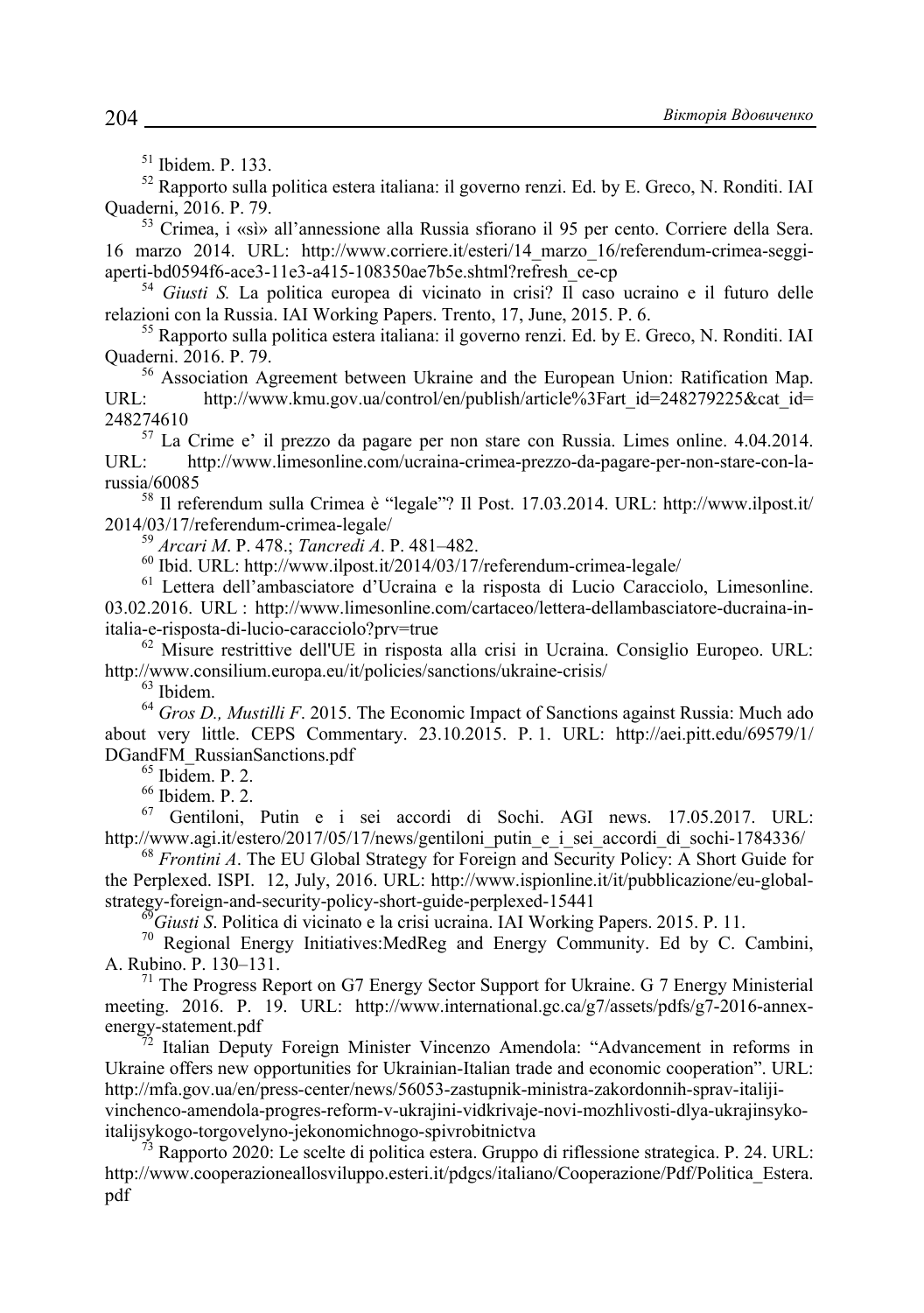<sup>74</sup> *Giusti S*. P. 11. 75 Rapporto sulla politica estera italiana: il governo renzi. Ed. by E. Greco, N. Ronditi. IAI Quaderni, 2016. P. 80.<br><sup>76</sup> Ibidem. P. 80.

77 La partecipazione dell'Italia all'Unione Europea: Relazione Programmatica (2014).

<sup>78</sup> Ibidem. P. 134

79 La partecipazione dell'Italia all'Unione Europea: Relazione Programmatica (2015). P. 77. 80 La partecipazione dell'Italia all'Unione Europea: Relazione Programmatica (2017).

P. 120.<br><sup>81</sup> Ibidem. P. 120.

82 La partecipazione dell'Italia all'Unione Europea: Relazione Programmatica (2015). P. 77.<br><sup>83</sup> Paolo Gentiloni: "Ucarina, situazione fragile. Ma a Russia non chiudiamo porte.

Interview to Blitz Quotidiano. 3, May, 2015. URL: http://www.blitzquotidiano.it/politicaitaliana/paolo-gentiloni-ucarina-situazione-fragile-ma-a-russia-non-chiudiamo-porte-2175367/ 84 La comunita' ucraina in Italia: Rapporto annual sulla presenza dei migranti. 2016. P. 6

85 Cittadini stranieri. 2016. URL: http://www.tuttitalia.it/statistiche/cittadini-stranieri-2016/ 86 *Straniero M*. La nuova Europa: migrazioni, integrazione e sicurezza. Vita. 18.07.2016.

URL: http://www.vita.it/it/article/2016/07/18/la-nuova-europa-migrazioni-integrazione-esicurezza/140180/

#### **REFERENCES**

1. Arcari, M. (2014). La crisi in Crimea. Violazione del divieto di uso della forza, aggressione o attacco armato in relazione all'intervento militare della Russia in Crimea? *Diritti umani e diritto internazionale*. Vol. 8, 2, 473–479 [in Italian].

2. A secure Europe in a better world. European Security Strategy. December 2003. Retrieved from http://www.iss.europa.eu/uploads/media/solanae.pdf [in English].

3. Association Agreement between Ukraine and the European Union: Ratification Map. Retrieved from http://www.kmu.gov.ua/control/en/publish/article%3Fart\_id=248279225&cat id=248274610 [in English].

4. Cittadini stranieri. 2016. Retrieved from http://www.tuttitalia.it/statistiche/cittadinistranieri-2016/ [in Italian].

5. Comelli M., Greco E. & Tocci, N. From Boundary to Borderland: Transforming the Meaning of Borders in Europe Through the European Neighbourhood Policy. *European Foreign Affairs Review* (12) 2007, 203–218 [in English].

6. Crimea, i sì all'annessione alla Russia sfiorano il 95 per cento. (2014). *Corriere della Sera*, 16 marzo. Retrieved from http://www.corriere.it/esteri/14\_marzo\_16/referendum-crimeaseggi-aperti-bd0594f6-ace3-11e3-a415-108350ae7b5e.shtml?refresh\_ce-cp [in Italian].

7. Crombois, J. (2008). Perspectives. Vol. 16, 2, 29–51 [in English].

8. De Maio, G. & Fattibene, D. (2016). Il conflitto in Ucraina e le sanzioni contro la Russia in Rapporto sulla politica estera italiana: il governo Renzi. E. Greco, N. Ronzitti (Ed.). Quaderni IAI [in Italian].

9. European Neighbourhood Policy. European Union External Action. Dec. 2016. Retrieved from https://eeas.europa.eu/headquarters/headquarters-homepage/330/europeanneighbourhood-policy-enp\_en [in English].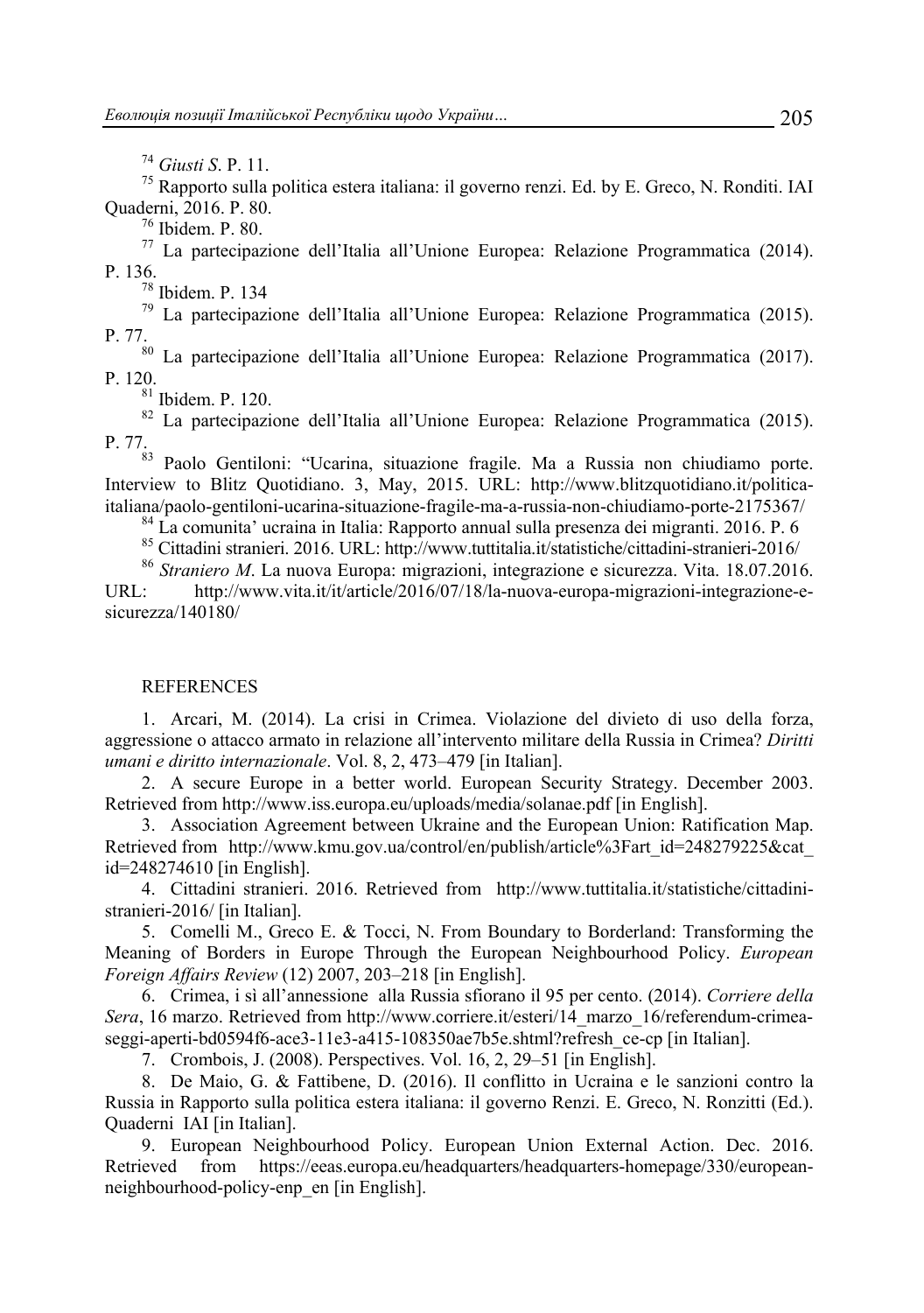10. European Neighbourhood Policy — Strategy Paper, COM(2004) 373 final, 12.05.2004 [in English].

11. Fossati, F. Democratic Anchoring of the European Union Towards Post Communist Countries. Studia Universitatis Babes-Bolyai. Studia Europaea, 59, 21–58 [in English].

12. Franco Frattini: Eastern Partnership should not be anti-Russian initiative. March, 17, 2009. Retrieved from http://www.panarmenian.net/eng/news/29396/ [in English].

13. Frontini, A. (2016). The EU Global Strategy for Foreign and Security Policy: A Short Guide for the Perplexed. ISPI. 12, July. Retrieved from http://www.ispionline.it/it/ pubblicazione/eu-global-strategy-foreign-and-security-policy-short-guide-perplexed-15441 [in English].

14. Gentiloni, Putin e i sei accordi di Sochi. AGI news. 17.05.2017. Retrieved from http://www.agi.it/estero/2017/05/17/news/gentiloni putin e i sei accordi di sochi-1784336/ [in English].

15. Giusti, S. (2015). Politica di vicinato e la crisi ucraina. *IAI Working Papers* [in Italian].

16. Giusti, S. (2015). La politica europea di vicinato in crisi? Il caso ucraino e il futuro delle relazioni con la Russia. *IAI Working Papers*. Trento, 17, June [in Italian].

17. Gros, D. & Mustilli, F. (2015). The Economic Impact of Sanctions against Russia: Much ado about very little. CEPS Commentary. 23.10.2015. P.1. Retrieved from http://aei.pitt.edu/69579/1/DGandFM\_RussianSanctions.pdf [in English].

18. Il Partenariato Orientale dell'UE tra potenzialità e debolezze. Osservatorio della politica internazionale. ISPI. (2009), 5, 5 [in Italian].

19. Il referendum sulla Crimea è legale? *Il Post*. 17.03.2014. Retrieved from http://www.ilpost.it/2014/03/17/referendum-crimea-legale/ [in Italian].

20. Italian Deputy Foreign Minister Vincenzo Amendola: Advancement in reforms in Ukraine offers new opportunities for Ukrainian-Italian trade and economic cooperation. Retrieved from http://mfa.gov.ua/en/press-center/news/56053-zastupnik-ministra-zakordonnihsprav-italiji-vinchenco-amendola-progres-reform-v-ukrajini-vidkrivaje-novi-mozhlivosti-dlyaukrajinsyko-italijsykogo-torgovelyno-jekonomichnogo-spivrobitnictva [in English].

21. Joint Declaration of the Prague Eastern Partnership Summit Prague (7 May, 2009). Council of the European Union Documents. Brussels, 2009. Retrieved from http://www. consilium.europa.eu/ueDocs/cms\_Data/docs/pressdata/en/er/107589. pdf [in English].

22. La comunita' ucraina in Italia: Rapporto annual sulla presenza dei migranti. (2016) [in Italian].

23. La Crime e' il prezzo da pagare per non stare con Russia. Limes online. 4.04.2014. Retrieved from http://www.limesonline.com/ucraina-crimea-prezzo-da-pagare-per-non-starecon-la-russia/60085 [in Italian].

24. La guerra civile in Ucraina infiamma gli animi alla SIOI / Italianchieste. 25 settembre, 2015. Retrieved from http://www.italiainchieste.it/guerra-civile-in-ucraina-infiamma-gli-animisioi/ [in Italian].

25. La partecipazione dell'Italia all'Unione Europea: Relazione Programmatica (2014) [in Italian].

26. La partecipazione dell'Italia all'Unione Europea: Relazione Programmatica (2015) [in Italian].

27. La partecipazione dell'Italia all'Unione Europea: Relazione Programmatica (2017) [in Italian].

28. Lettera dell'ambasciatore d'Ucraina e la risposta di Lucio Caracciolo, Limesonline. 03.02.2016. Retrieved from http://www.limesonline.com/cartaceo/lettera-dellambasciatoreducraina-in-italia-e-risposta-di-lucio-caracciolo?prv=true [in Italian].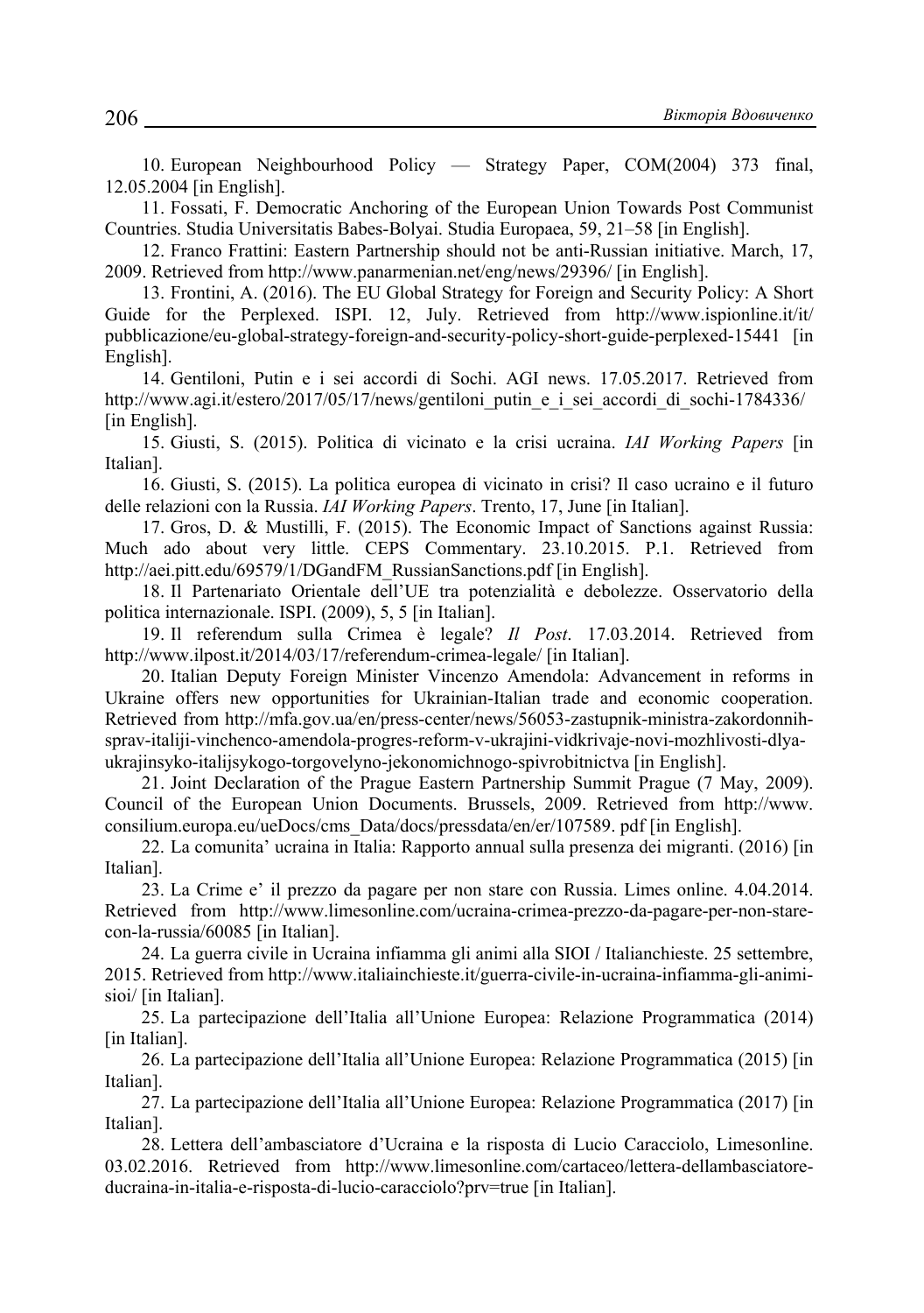29. L'Italia e la trasformazione dello scenario internazionale fra rischi di marginalizzazione e nuove responsabilità. Documenti IAI10. Marzo 2010 [in Italian].

30. Missiroli, A. (2010). The ENP in future Perspective. The European Neighbourhood Policy in Perspective: Context, Implementation and Impact. (Eds.). Whitman, Richard G., Wolff, Stefan, Palgrave Studies in European Union Politics [in English].

31. Misure restrittive dell'UE in risposta alla crisi in Ucraina. Consiglio Europeo. Retrieved from http://www.consilium.europa.eu/it/policies/sanctions/ukraine-crisis/ [in Italian].

32. Pansa, C.P. (1996). Per una politica estera piu' nazionale. *Affari Esteri*, 109, 28-29 [in Italian].

33. Paolo Gentiloni: Ucarina, situazione fragile. Ma a Russia non chiudiamo porte. Interview to Blitz Quotidiano. 3, May, 2015. Retrieved from http://www.blitzquotidiano. it/politica-italiana/paolo-gentiloni-ucarina-situazione-fragile-ma-a-russia-non-chiudiamo-porte-2175367/ [in Italian].

34. Poli, S. (2015). The European Neighbourhood Policy: Differentiation without Political Conditionality? *Yearbook of Polish European Studies*, 18, 139 [in English].

35. Rapporto 2020: Le scelte di politica estera. Gruppo di riflessione strategica. P.24. Retrieved from http://www.cooperazioneallosviluppo.esteri.it/pdgcs/italiano/Cooperazione/ Pdf/Politica\_Estera.pdf [in Italian].

36. Rapporto sulla politica estera italiana: il governo renzi. (2016). E. Greco, N. Ronditi (Ed.). IAI Quaderni [in Italian].

37. Regional Energy Initiatives: MedReg and Energy Community. C.Cambini, A. Rubino (Ed.) [in English].

38. Relazione Annuale al Parlamento (2004–2005) sulla parteciparzione dell'Italia all'Unione Europea [in Italian].

39. Report of the conference on The Challenges of the European Neighbourhood Policy, in cooperation with IPALMO, Rome, and PISM. Rome, 26–27, November, 2004. Retrieved from http://pubblicazioni.iai.it/pdf/DocIAI/iai0426.pdf [in English].

40. Romano Prodi, President of the European Commission Peace, Security And Stability International Dialogue and the Role of the EU Sixth ECSA-World Conference. Speech /02/619/. Brussels, 5–6 December 2002. P. 2. Retrieved from http://europa.eu/rapid/pressrelease SPEECH-02-619 en.htm [in English].

41. Romeo, G. (2000). *La politica estera italiana nell'era Andreotti (1972–1992).* Roma: Rubbettino Editore [in Italian].

42. Santoro, C. (1991). *La politica estera di una media potenza. L'Italia dall'Unita ad oggi.* Bologna, Il Mulino [in Italian].

43. Sasse, G. (2008). The European Neighbourhood Policy: Conditionality Revisited for the EU's Eastern Neighbours. *Europe-Asia Studies* 60:2, 295–316 [in English].

44. Schimmelfennig, F. (2015). Europeanization beyond Europe. *Living Reviews in European Governance.* Vol. 10, 1, 8–10 [in English].

45. Straniero, M. La nuova Europa: migrazioni, integrazione e sicurezza. Vita. 18.07.2016. Retrieved from http://www.vita.it/it/article/2016/07/18/la-nuova-europamigrazioni-integrazione-e-sicurezza/140180/ [in Italian].

46. Sydoruk, T.V. (2014). Piat' rokiv Skhidnoho partnerstva YeS: rezul'taty i perspektyvy. *Stratehichni priorytety,* 1 (30), 176 [in Ukrainian].

47. Sydoruk, T.V. (2012). Polityka susidstva Yevropejs'koho Soiuzu u Skhidnij Yevropi: model' intehratsii bez chlenstva. L'viv: PAIS [in Ukrainian].

48. Tamburelli, G. (2006). The Crisis in Ukraine. *La Comunita' Internazionale FASC,* 3, 359–376 [in English].